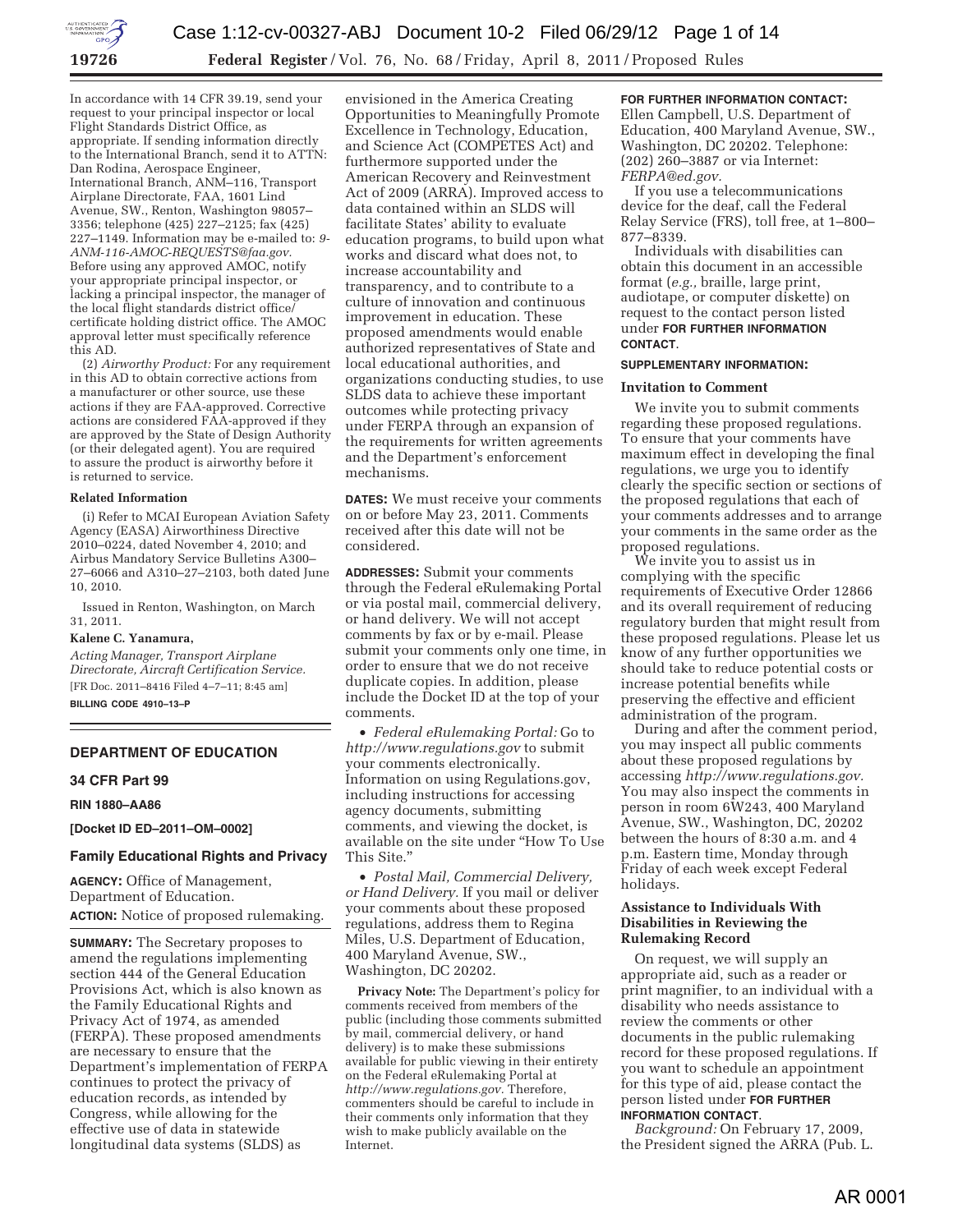111–5) into law. The ARRA includes significant provisions relating to the expansion and development of SLDS. Under title XIV of the ARRA, in order for a State to receive funding under the State Fiscal Stabilization Fund program (SFSF), the State's Governor must provide an assurance in the State's application for SFSF funding that the State will establish an SLDS that meets the requirements of section 6401(e)(2)(D) of the COMPETES Act (20 U.S.C. 9871(e)(2)(D)).

With respect to public preschool through grade 12 and postsecondary education, COMPETES requires that the SLDS include: (a) A unique statewide student identifier that, by itself, does not permit a student to be individually identified by users of the system; (b) student-level enrollment, demographic, and program participation information; (c) student-level information about the points at which students exit, transfer in, transfer out, drop out, or complete P–16 education programs; (d) the capacity to communicate with higher education data systems; and (e) a State data audit system assessing data quality, validity, and reliability.

With respect to public preschool through grade 12 education, COMPETES requires that the SLDS include: (a) Yearly test records of individual students with respect to assessments under section 1111(b) of the Elementary and Secondary Education Act of 1965, as amended (20 U.S.C. 6311(b)); (b) information on students not tested by grade and subject; (c) a teacher identifier system with the ability to match teachers to students; (d) student-level transcript information, including information on courses completed and grades earned; and (e) student-level college readiness test scores.

With respect to postsecondary education, COMPETES requires that the SLDS include: (a) Information regarding the extent to which students transition successfully from secondary school to postsecondary education, including whether students enroll in remedial coursework; and (b) other information determined necessary to address alignment and adequate preparation for success in postsecondary education.

Separate provisions in title VIII of the ARRA appropriated \$250 million for additional grants to State educational agencies (SEAs) under the Statewide Longitudinal Data Systems program, authorized under section 208 of the Educational Technical Assistance Act of 2002 (20 U.S.C. 9601, *et seq.*) to support the expansion of SLDS to include postsecondary and workforce information.

The extent of data sharing contemplated by these and other Federal initiatives prompted the Department to review the impact that its FERPA regulations could have on the development and use of SLDS. FERPA is a Federal law that protects student privacy by prohibiting educational agencies and institutions from having a practice or policy of disclosing personally identifiable information in student education records (''PII'') unless a parent or eligible student provides prior written consent or a statutory exception applies. In those circumstances in which educational agencies and institutions may disclose PII to third parties without consent, FERPA and its implementing regulations limit the redisclosure of PII by the recipients, except as set forth in §§ 99.33(c) and (d) and 99.35(c)(2) (*see*  20 U.S.C. 1232g(b)(3) and (b)(4)(B) and §§ 99.33 and 99.35(c)(2)). For example, State and local educational authorities that receive PII without consent from the parent or eligible student under the ''audit or evaluation'' exception may not make further disclosures of the PII on behalf of the educational agency or institution unless prior written consent from the parent or eligible student is obtained, Federal law specifically authorized the collection of the PII, or a statutory exception applies and the redisclosure and recordation requirements are met (*see* 20 U.S.C. 1232g(b)(3) and (b)(4) and §§ 99.32(b)(2), 99.33(b)(1)), and 99.35(c)).

In light of the ARRA, the Department has conducted a review of its FERPA regulations in 34 CFR part 99, including changes reflected in the final regulations published on December 9, 2008 (73 FR 74806). Further, the Department has reviewed its guidance interpreting FERPA, including statements made in the preamble discussion to the final regulations published on December 9, 2008 (73 FR 74806).

Based on its review, the Department has determined that the Department's December 2008 changes to the FERPA regulations promote the development and expansion of robust SLDS in the following ways:

• Expanding the redisclosure authority in FERPA by amending § 99.35 to permit State and local educational authorities and other officials listed in § 99.31(a)(3) to make further disclosures of personally identifiable information from education records, without the consent of parents or eligible students, on behalf of the educational agency or institution from which the PII was obtained under specified conditions (*see* §§ 99.33(b)(1) and 99.35(b)(1)).

• Permitting SEAs and other State educational authorities, as well as the other officials listed in § 99.31(a)(3), to record their redisclosures at the time they are made and by groups (*i.e.,* by the student's class, school district, or other appropriate grouping rather than by the name of each student whose record was redisclosed); and only requiring them to send these records of redisclosure to the educational agencies or institutions from which the PII was obtained upon the request of an educational agency or institution (*see* § 99.32(b)(2)).

Notwithstanding these provisions in the Department's FERPA regulations and the preamble discussion relating to the December 2008 changes to the regulations, the Department's review indicates that there are a small number of other regulatory provisions and policy statements that unnecessarily hinder the development and expansion of SLDS consistent with the ARRA. Because the Department has determined that these regulatory provisions and policies are not necessary to ensure privacy protections for PII, it proposes to amend 34 CFR part 99 to make the changes described in the following section.

#### **Significant Proposed Regulations**

We discuss substantive issues under the sections of the proposed regulations to which they pertain. Generally, we do not address proposed regulatory provisions that are technical or otherwise minor in effect.

# **Definitions (§ 99.3)**

## *Authorized Representative (§§ 99.3, 99.35)*

*Statute:* Sections (b)(1)(C), (b)(3) and (b)(5) of FERPA (20 U.S.C.  $1232g(b)(1)(C)$ ,  $(b)(3)$  and  $(b)(5)$ ) permit educational agencies and institutions nonconsensually to disclose PII to "authorized representatives" of State and local educational authorities, the Secretary, the Attorney General of the United States, and the Comptroller General of the United States, as may be necessary in connection with the audit, evaluation, or the enforcement of Federal legal requirements related to Federal or State supported education programs. The statute does not define the term *authorized representative.* 

*Current Regulations:* The term *authorized representative,* which is used in current §§ 99.31(a)(3) and 99.35(a)(1), is not defined in the current regulations. Current §§ 99.31(a)(3) and 99.35(a)(1), together, implement sections  $(b)(1)(C)$ ,  $(b)(3)$  and  $(b)(5)$  of FERPA (20 U.S.C. 1232g(b)(1)(C), (b)(3) and (b)(5)).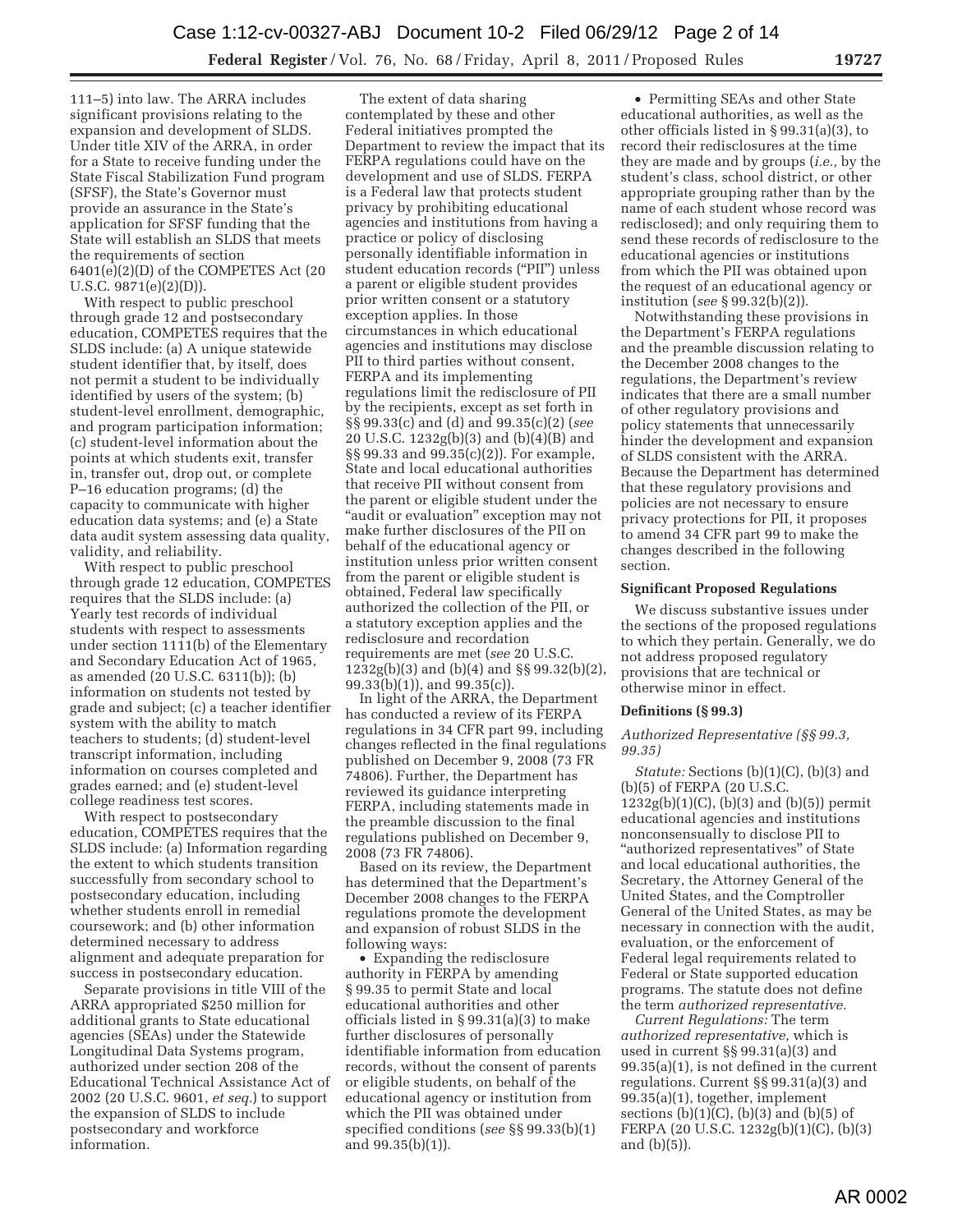*Proposed Regulations:* We propose to amend § 99.3 to add a definition of the term *authorized representative.* Under the proposed definition, an authorized representative would mean any entity or individual designated by a State or local educational authority or agency headed by an official listed in § 99.31(a)(3) to conduct—with respect to Federal or State supported education programs any audit, evaluation, or compliance or enforcement activity in connection with Federal legal requirements that relate to those programs.

In order to help ensure proper implementation of FERPA requirements that protect student privacy, we also propose to amend § 99.35 (What conditions apply to disclosure of information for Federal or State program purposes?). Specifically, we would provide, in proposed § 99.35(a)(2), that responsibility remains with the State or local educational authority or agency headed by an official listed in § 99.31(a)(3) to use reasonable methods to ensure that any entity designated as its authorized representative remains compliant with FERPA. We are not proposing to define "reasonable methods'' in the proposed regulations in order to provide flexibility for a State or local educational authority or an agency headed by an official listed in § 99.31(a)(3) to make these determinations. However, we are interested in receiving comments on what would be considered reasonable methods. The Department anticipates issuing non-regulatory guidance on this and other related matters when we issue the final regulations or soon thereafter.

We also would amend § 99.35 to require written agreements between a State or local educational authority or agency headed by an official listed in § 99.31(a)(3) and its authorized representative, other than an employee (*see* proposed § 99.35(a)(3)). We propose that these agreements: designate the individual or entity as an authorized representative; specify the information to be disclosed and that the purpose for which the PII is disclosed to the authorized representative is only to carry out an audit or evaluation of Federal or State supported education programs, or to enforce or to comply with Federal legal requirements that relate to those programs; require the return or destruction of the PII when no longer needed for the specified purpose in accordance with the requirements of § 99.35(b)(2); specify the time period in which the PII must be returned or destroyed; and establish policies and procedures (consistent with FERPA and other Federal and State confidentiality and privacy provisions) to protect the

PII from further disclosure (except back to the disclosing entity) and unauthorized use, including limiting the use of PII to only those authorized representatives with legitimate interests (*see* proposed § 99.35(a)(3)).

We would propose a minor change to § 99.35(b) to clarify that the requirement to protect PII from disclosure applies to authorized representatives.

Finally, proposed § 99.35(d) would clarify that if the Department's Family Policy Compliance Office (FPCO) finds that a State or local educational authority, an agency headed by an official listed in § 99.31(a)(3), or an authorized representative of a State or local educational authority or agency headed by an official listed in § 99.31(a)(3) improperly rediscloses PII in violation of FERPA, the educational agency or institution from which the PII originated would be prohibited from permitting the entity responsible for the improper redisclosure (*i.e.,* the authorized representative, or the State or local educational authority or the agency headed by an officials listed in § 99.31(a)(3), or both) access to the PII for at least five years (*see* 20 U.S.C. 1232g(b)(4)(B) and § 99.33(e)).

*Reasons:* Under current §§ 99.31(a)(3) and 99.35(a)(1) and 20 U.S.C. 1232g(b)(1)(C), (b)(3), and (b)(5), an educational agency or institution may disclose PII to an authorized representative of a State or local educational authority or an agency headed by an official listed in § 99.31(a)(3), without prior written consent, for the purposes of conducting—with respect to Federal or State supported education programs any audit, evaluation, or compliance or enforcement activity in connection with Federal legal requirements that relate to those education programs, provided that such disclosures are subject to the applicable privacy protections in FERPA. Although the term *authorized representative* is not defined in FERPA or the current regulations, the Department's longstanding interpretation of this term has been that it does not include other State or Federal agencies because these agencies are not under the direct control (*e.g.,*  they are not employees or contractors) of a State educational authority (or other agencies headed by officials listed in § 99.31(a)(3)). (Memorandum from William D. Hansen, Deputy Secretary of Education, to State officials, January 30, 2003, (''Hansen memorandum'')). Under this interpretation of the term *authorized representative,* as it is used in current §§ 99.31(a)(3) and 99.35(a)(1)  $(and 1232g(b)(1)(C), (b)(3), and (b)(5)),$ an SEA or other State educational

authority may not make further disclosures of PII to other State agencies, such as State health and human services departments, because these agencies are not employees or contractors to which the State educational authority has outsourced the audit or evaluation of education programs (or other institutional services or functions). (This interpretation was later incorporated in the preamble to the final FERPA regulations published on December 9, 2008 (73 FR 74806, 74825).)

As explained in further detail in the following paragraphs, the Department has concluded that FERPA does not require that an authorized representative be under the educational authority's direct control in order to receive PII for purposes of audit or evaluation. We also do not believe such a restrictive interpretation is warranted given Congress' intent in the ARRA to have States link data across sectors. Through these regulations, therefore, we are proposing to rescind the policy established in the January 30, 2003, Hansen memorandum and the preamble to the final FERPA regulations published on December 9, 2008 (73 FR 74806, 74825). These proposed regulations also would expressly permit State and local educational authorities and other agencies headed by officials listed in § 99.31(a)(3) to exercise the flexibility and discretion to designate other individuals and entities, including other governmental agencies, as their authorized representatives for evaluation, audit, or legal enforcement or compliance purposes of a Federal or State-supported education program, subject to the requirements in FERPA and its implementing regulations.

We first note that nothing in FERPA prescribes which agencies, organizations, or individuals may serve as an authorized representative of a State or local educational authority or an agency headed by an official listed in § 99.31(a)(3), or whether an authorized representative must be a public or private entity or official. Moreover, the Department believes that it is unnecessarily restrictive to interpret FERPA as prohibiting an individual or entity who is not an employee or contractor under the "direct control" of a State or local educational authority or agency headed by an official listed in  $\S 99.31(a)(3)$  from serving as an authorized representative.

One of the key purposes of FERPA is to ensure the privacy of personally identifiable information in student education records. Therefore, the determination of who can serve as an authorized representative should be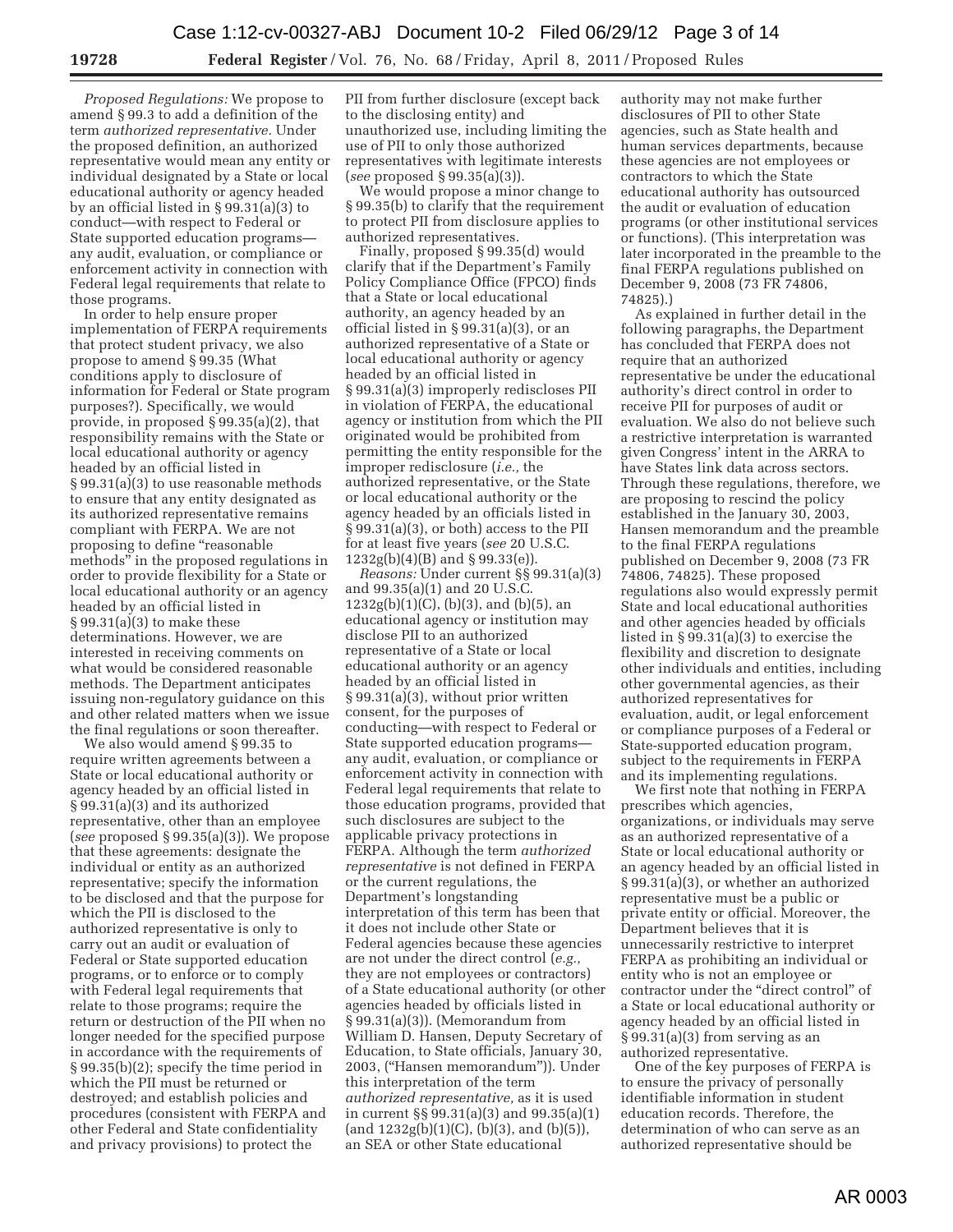made in light of that purpose. Accordingly, we believe it is appropriate to require that any State or local educational authority or agency headed by an official listed in § 99.31(a)(3) that designates an individual or entity as an authorized representative—

• Be responsible for using reasonable methods to ensure that the designated individual or entity—

 $\circ$  Uses PII only for purposes of the audit, evaluation, or compliance or enforcement activity in question;

norcement activity in question,<br>© Destroys or returns PII when no longer needed for these purposes; and<br>  $\odot$  Protocts PII from redisclosure (and

 Protects PII from redisclosure (and use by any other third party), except as permitted in § 99.35(b)(1) (*i.e.,* back to the disclosing entity) (*see* proposed § 99.35(a)(2)); and

• Use a written agreement that designates any authorized representative other than an employee and includes the privacy protections set forth in proposed § 99.35(a)(3) (*i.e.,* to use reasonable methods to limit its authorized representative's use of PII for these purposes, to require the return or destruction of PII when it is no longer needed for these purposes, and to establish policies and procedures consistent with FERPA and other Federal and State confidentiality and privacy provisions) to protect PII from further disclosure (except back to the disclosing entity). If a State or local educational authority or agency headed by an official listed in § 99.31(a)(3) is able to comply with these requirements (*i.e.,* to use reasonable methods to limit its authorized representative's use of PII for these purposes, to establish policies and procedures to protect PII from further disclosure and to require the return or destruction of PII when it is no longer needed for these purposes), then there is no reason why a State health and human services or labor department, for example, should be precluded from serving as the authority's authorized representative and receiving non-consensual disclosures of PII to link education, workforce, health, family services, and other data for the purpose of evaluating, auditing, or enforcing Federal legal requirements related to, Federal or State supported education programs.

Furthermore, under proposed § 99.35(d), we would clarify that in the event that the Family Policy Compliance Office finds an improper redisclosure, the Department would prohibit the educational agency or institution from which the PII originated from permitting the party responsible for the improper redisclosure (*i.e.,* the authorized representative, or the State

or local educational authority or agency headed by an official listed in § 99.31(a)(3), or both) access to the PII for at least five years.

With these proposed changes to the privacy provisions in § 99.35, we believe that PII, including PII in SLDS, will be appropriately protected while giving each State the needed flexibility to house information in a SLDS that best meets the needs of the particular State. FERPA does not constrain State administrative choices regarding the data system architecture, data strategy, or technology for SLDS as long as the required designation, purpose, and privacy protections are in place. The proposed amendments to § 99.35 would require that these protections are in place.

### **Directory Information (§ 99.3)**

*Statute:* Sections (a)(5)(A), (b)(1), and (b)(2) of FERPA (20 U.S.C. 1232g(a)(5), (b)(1), and (b)(2)) permit educational agencies and institutions nonconsensually to disclose information defined as directory information, such as a student's name and address, telephone listing, date and place of birth, and major field of study, provided that specified public notice and opt out conditions have been met.

*Current Regulations: Directory information* is defined in current § 99.3 as information contained in an education record of a student that would not generally be considered harmful or an invasion of privacy if disclosed, and includes information listed in section (a)(5)(A) of FERPA (20 U.S.C. 1232g(a)(5)(A)) (*e.g.,* a student's name and address, telephone listing) as well as other information, such as a student's electronic mail (e-mail) address, enrollment status, and photograph. Current regulations also specify that a student's Social Security Number (SSN) or student identification (ID) number may not be designated and disclosed as directory information. However, the current regulations state that a student ID number, user ID, or other unique personal identifier used by the student for purposes of accessing or communicating in electronic systems may be designated and disclosed as directory information if the identifier cannot be used to gain access to education records except when used in conjunction with one or more factors to authenticate the user's identity.

*Proposed Regulations:* The proposed regulations would modify the definition of *directory information* to clarify that an educational agency or institution may designate as directory information and nonconsensually disclose a student ID number or other unique personal

identifier that is displayed on a student ID card or badge if the identifier cannot be used to gain access to education records except when used in conjunction with one or more factors that authenticate the user's identity, such as a PIN, password, or other factor known or possessed only by the authorized user.

*Reasons:* Directory information items, such as name, photograph, and student ID number, are the types of information that are typically displayed on a student ID card or badge. For the reasons outlined in our discussion later in this notice regarding the proposed changes in § 99.37(c), the proposed change to the definition of *directory information* is needed to clarify that FERPA permits educational agencies and institutions to designate student ID numbers as directory information in the public notice provided to parents and eligible students in attendance at the agency or institution under § 99.37(a)(1). Including the designation of student ID numbers as a directory information item will permit schools to disclose as directory information a student ID number on a student ID card or badge if the student ID number cannot be used to gain access to education records except when used in conjunction with one or more factors that authenticate the user's identity. In situations where a student's social security number is used as the student's ID number, that number may not be designated as directory information, even for purposes of a student's ID card or badge.

#### **Education Program (§§ 99.3, 99.35)**

*Statute:* The statute does not define the term *education program.* 

*Current Regulations:* The term *education program,* which is used in current  $\S 99.35(a)(1)$ , is not defined in the current regulations. Current § 99.35(a)(1) provides that authorized representatives of the officials or agencies headed by officials listed in § 99.31(a)(3) may have non-consensual access to personally identifiable information from education records in connection with an audit or evaluation of Federal or State supported ''education programs'', or for the enforcement of or compliance with Federal legal requirements that relate to those programs.

*Proposed Regulations:* We propose to define the term *education program* to mean any program that is principally engaged in the provision of education, including, but not limited to early childhood education, elementary and secondary education, postsecondary education, special education, job training, career and technical education,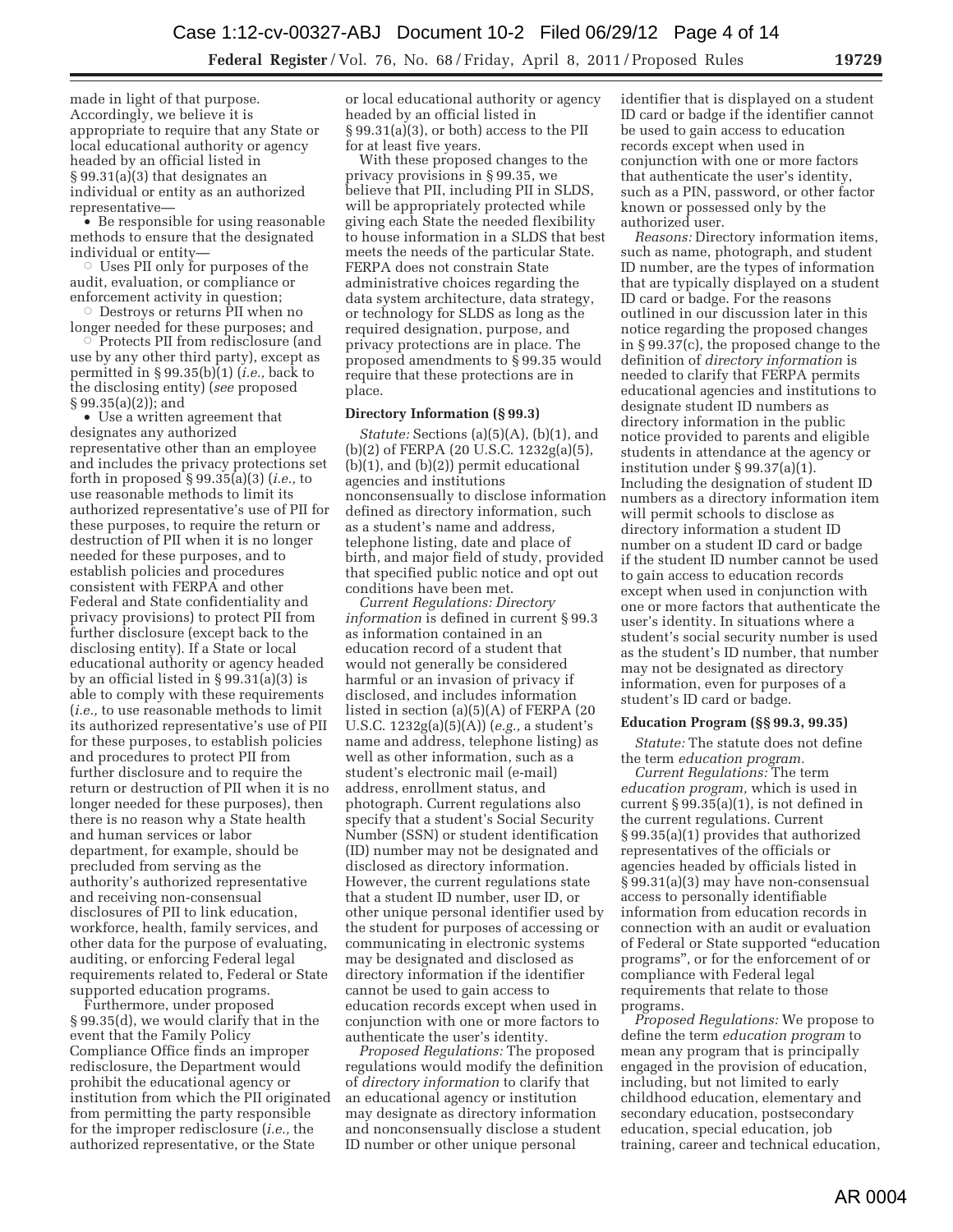and adult education, regardless of whether the program is administered by an educational authority.

*Reasons:* The proposed definition of *education program* in § 99.3 is intended to establish that a program need not be administered by an educational agency or institution in order for it to be considered an education program for purposes of § 99.35(a)(1) and 20 U.S.C. 1232g(b)(1). The Secretary recognizes that education may begin before kindergarten and may involve learning outside of postsecondary institutions. However, in many States, programs that the Secretary would regard as education programs are not administered by SEAs or LEAs. For example, in many States, State-level health and human services departments administer early childhood education programs, including early intervention programs authorized under Part C of the Individuals with Disabilities Education Act (IDEA). Similarly, agencies other than SEAs may administer career and technical education or adult education programs. Because all of these programs could benefit from the type of rigorous datadriven evaluation that SLDS will facilitate, we are proposing to define the term *education program* to include these programs that are not administered by education agencies. This proposed change would provide greater access to information on students before entering or exiting the P–16 programs. The information could be used to evaluate these education programs and provide increased opportunities to build upon successful ones and improve less successful ones. In order to accomplish these objectives, and to give States the flexibility needed to develop and expand the SLDS contemplated under the ARRA, the Department proposes to interpret the term *education program,* as used in FERPA and its implementing regulations, to mean any program that is principally engaged in the provision of education, including, but not limited to, early childhood education, elementary and secondary education, postsecondary education, special education, job training, career and technical education, and adult education, even when agencies other than SEAs administer such a program.<sup>1</sup> Thus, as an example, under the proposed definitions of the terms, *authorized representative* and *education program,* FERPA would permit a State educational authority to

designate a State health and human services agency as its authorized representative in order to conduct an audit or an evaluation of any Federal or State supported education program, such as the Head Start program.

#### **Research Studies (§ 99.31(a)(6))**

*Statute:* Section (b)(1)(F) of FERPA permits educational agencies and institutions non-consensually to disclose PII to organizations conducting studies for, or on behalf of, educational agencies and institutions to improve instruction, to administer student aid programs, or to develop, validate, or administer predictive tests.

*Current Regulations:* Current  $\S 99.31(a)(6)(ii)(C)$  requires that an educational agency or institution enter into a written agreement with the organization conducting the study that specifies the purpose, scope, and duration of the study and the information to be disclosed and meets certain other requirements. Current regulations do not indicate whether State and local educational authorities and agencies headed by officials listed in § 99.31(a)(3) that may redisclose PII on behalf of educational agencies and institutions under § 99.33(b) may also enter into this type of written agreement.

*Proposed Regulations:* The Secretary proposes to amend § 99.31 by redesignating paragraphs (a)(6)(ii) through  $(a)(6)(v)$  as paragraphs  $(a)(6)(iii)$ through (a)(6)(vi) and adding a new paragraph (a)(6)(ii). This new paragraph would clarify that nothing in FERPA or its implementing regulations prevents a State or local educational authority or agency headed by an official listed in § 99.31(a)(3) from entering into agreements with organizations conducting studies under § 99.31(a)(6)(i) and redisclosing PII on behalf of the educational agencies and institutions that provided the information in accordance with the requirements of § 99.33(b). We also propose to amend § 99.31(a)(6) to require written agreements between a State or local educational authority or agency headed by an official listed in § 99.31(a)(3) and any organization conducting studies with redisclosed PII under this exception (*see* proposed § 99.31(a)(6)(iii)(C)). Under this amended regulatory provision, these agreements would need to contain the specific provisions currently required in agreements between educational agencies or institutions and such organizations under current § 99.31(a)(6)(ii)(C). Thus, the only differences between proposed  $§ 99.31(a)(6)(iii)(C)$  and current

§ 99.31(a)(6)(ii)(C) would be to make the written agreement requirements apply to State or local educational authorities or agencies headed by an official listed in § 99.31(a)(3) as well as educational agencies and institutions. Finally, newly redesignated § 99.31(a)(6)(iv) and (a)(6)(v) would be revised to ensure that these provisions apply to State and local educational authorities or agencies headed by an official listed in § 99.31(a)(3)—not only educational agencies and institutions.

*Reasons:* In the preamble to the FERPA regulations published in the **Federal Register** on December 9, 2008 (73 FR 74806, 74826), the Department explained that an SEA or other State educational authority that has legal authority to enter into agreements for LEAs or postsecondary institutions under its jurisdiction may enter into an agreement with an organization conducting a study for the LEA or institution under the studies exception in § 99.31(a)(6). The preamble explained further that if the SEA or other State educational authority does not have the legal authority to act for or on behalf of an LEA or institution, then the SEA or other State educational authority would not be permitted to enter into an agreement with an organization under this exception. The changes reflected in proposed § 99.31(a)(6)(ii) are necessary to clarify that while FERPA does not confer legal authority on State and Federal agencies to enter into agreements and act on behalf of or in place of LEAs and postsecondary institutions, nothing in FERPA prevents them from entering into these agreements and redisclosing PII on behalf of LEAs and postsecondary institutions to organizations conducting studies under § 99.31(a)(6) in accordance with the redisclosure requirements in § 99.33(b).

As explained in the preamble to the December 2008 regulations (*see* 73 FR 74806, 74821), the Department recognizes that the State and local educational authorities and Federal officials that receive PII without consent under § 99.31(a)(3) are generally responsible for supervising and monitoring LEAs and postsecondary institutions. SEAs and State higher educational agencies, in particular, typically have the role and responsibility to perform and support research and evaluation of publicly funded education programs for the benefit of multiple educational agencies and institutions in their States. We understand further that these relationships generally provide sufficient authority for a State educational authority to enter into an

<sup>1</sup>We intend for the proposed definition of the term *education program* to include, but not be limited to, any applicable program, as that term is defined in section 400 of the General Education Provisions Act (20 U.S.C. 1221).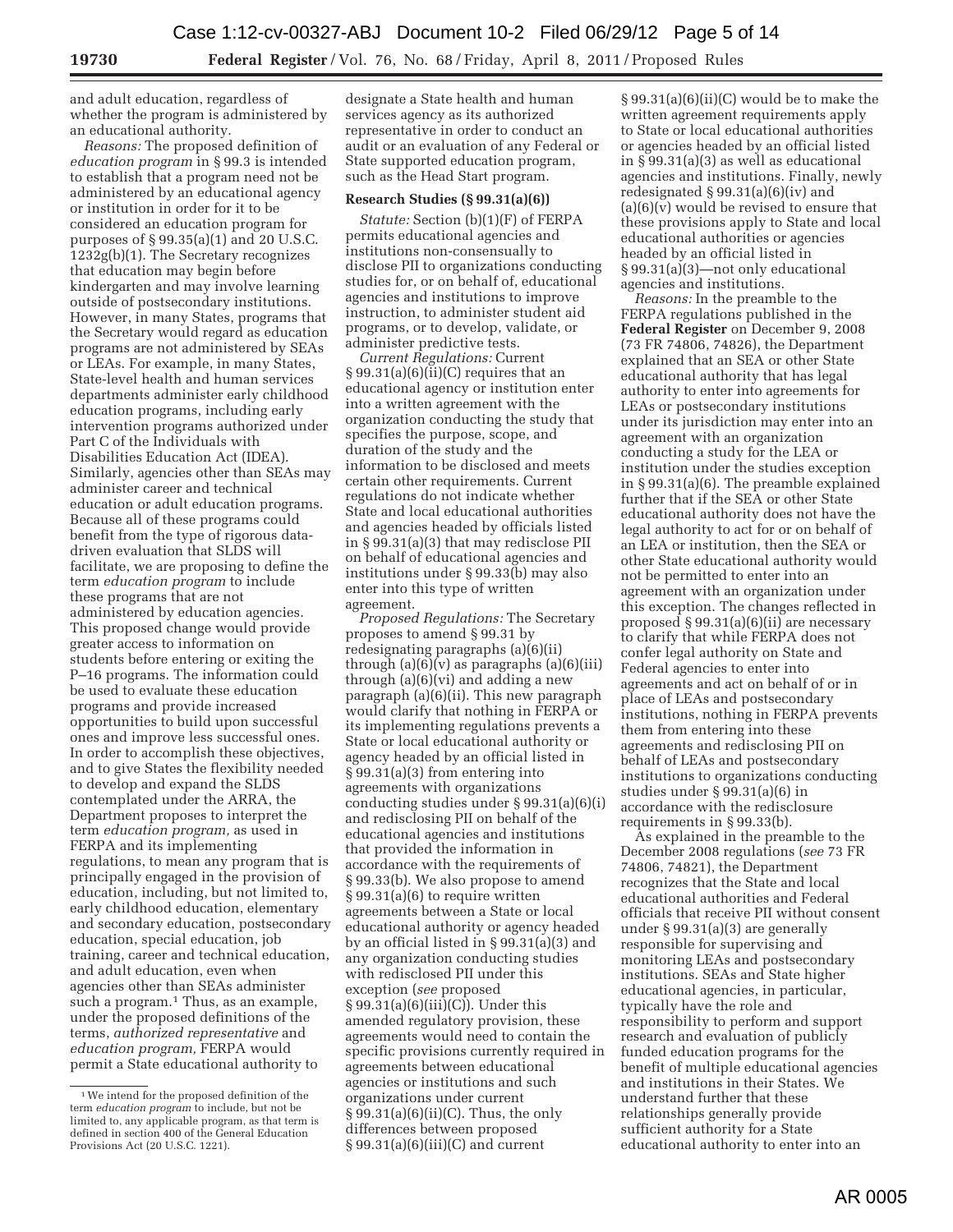agreement with an organization conducting a study and to redisclose PII received from educational agencies and institutions that provided the information in accordance with § 99.33(b). The proposed regulations, therefore, would clarify that studies supported by these State and Federal authorities of publicly funded education programs generally may be conducted, while simultaneously ensuring that any PII disclosed is appropriately protected by the organizations conducting the studies.

In the event that an educational agency or institution objects to the redisclosure of PII it has provided, the State or local educational authority or agency headed by an official listed in § 99.31(a)(3) may rely instead on any independent authority it has to further disclose the information on behalf of the agency or institution. The Department recognizes that this authority may be implied and need not be explicitly granted.

# **Authority To Audit or Evaluate (§ 99.35)**

*Statute:* Sections (b)(1)(C), (b)(3) and (b)(5) of FERPA (20 U.S.C.  $1232g(b)(1)(C)$ ,  $(b)(3)$  and  $(b)(5)$ ) permit educational agencies and institutions non-consensually to disclose PII to authorized representatives of State and local educational authorities, the Secretary, the Attorney General of the United States, and the Comptroller General of the United States, as may be necessary in connection with the audit, evaluation, or the enforcement of Federal legal requirements related to Federal or State supported education programs.

*Current Regulations:* Current § 99.35(a)(2) provides that in order for a State or local educational authority or other agency headed by an official listed in § 99.31(a)(3) to conduct an audit, evaluation, or compliance or enforcement activity, its authority to do so must be established under other Federal, State, or local authority because that authority is not conferred by FERPA.

*Proposed Regulations:* The Secretary proposes to amend § 99.35(a)(2) by removing the provision that a State or local educational authority or other agency headed by an official listed in § 99.31(a)(3) must establish legal authority under other Federal, State or local law to conduct an audit, evaluation, or compliance or enforcement activity.

*Reasons:* Current §§ 99.33(b)(1) and 99.35(b)(1) permit State and local educational authorities and agencies headed by officials listed in § 99.31(a)(3)

to further disclose PII from education records on behalf of educational agencies or institutions to other authorized recipients under § 99.31, including separate State educational authorities at different levels of education, provided that the redisclosure meets the requirements of § 99.33(b)(1) and the recordkeeping requirements in § 99.32(b). However, we believe that our prior guidance and statements made in the preambles to the notice of proposed rulemaking published on March 24, 2008 (73 FR 15574), and the final regulations published on December 9, 2008 (73 FR 74806), may have created some confusion about whether a State or local educational authority or agency headed by an official listed in § 99.31(a)(3) that receives PII under the audit and evaluation exception must be authorized to conduct an audit or evaluation of a Federal or State supported education program, or enforcement or compliance activity in connection with Federal legal requirements related to the education program of the disclosing educational agency or institution or whether the PII may be disclosed in order for the recipient to conduct an audit, evaluation, or enforcement or compliance activity with respect to the recipient's own Federal or State supported education programs.

By removing the language concerning legal authority from current § 99.35(a)(2), the Department would clarify two things to eliminate this confusion. First, the Department would clarify that the authority for a State or local educational authority or Federal agency headed by an official listed in § 99.31(a)(3) to conduct an audit, evaluation, enforcement or compliance activity may be express or implied. And, second, the Department would clarify that FERPA permits non-consensual disclosure of PII to a State or local educational authority or agency headed by an official listed in § 99.31(a)(3) to conduct an audit, evaluation, or compliance or enforcement activity with respect to the Federal or State supported education programs of the recipient's own Federal or State supported education programs as well as those of the disclosing educational agency or the institution.

The Department intends these clarifications to promote Federal initiatives to support the robust use of data by State and local educational authorities to evaluate the effectiveness of Federal or State supported education programs. The provision of postsecondary student data to P–12 data systems is vital to evaluating whether

P–12 schools are effectively preparing students for college. This proposed clarification would, for example, establish that FERPA does not prohibit a private postsecondary institution from non-consensually disclosing to an LEA PII on the LEA's former students who are now in attendance at the private postsecondary institution, as may be necessary for the LEA to evaluate the Federal or State supported education programs that the LEA administers. This proposed clarification similarly would establish that FERPA does not prohibit a postsecondary data system from nonconsensually redisclosing PII to an SEA in connection with the SEA's evaluation of whether the State's LEAs effectively prepared their graduates to enroll, persist, and succeed in postsecondary education.

## **Directory Information (§ 99.37)**

## *Section 99.37(c) (Student ID Cards and ID Badges)*

*Statute:* The statute does not address whether parents and eligible students may use their right to opt out of directory information disclosures to prevent school officials from requiring students to disclose ID cards or to wear ID badges.

*Current Regulations:* Current regulations do not address whether parents and eligible students may use their right to opt out of directory information disclosures to prevent school officials from requiring students to disclose ID cards or to wear ID badges.

*Proposed Regulations:* The proposed regulations would provide in § 99.37(c) that parents or eligible students may not use their right to opt out of directory information disclosures to prevent an educational agency or institution from requiring students to wear or otherwise disclose student ID cards or badges that display information that may be designated as directory information under § 99.3 and that has been properly designated by the educational agency or institution as directory information under § 99.37(a)(1).

*Reasons:* An increased awareness of school safety and security has prompted some educational agencies and institutions, especially school districts, to require students to wear and openly display a student ID badge that contains identifying information (typically, name, photo, and student ID number) when the student is on school property or participates in extracurricular activities. We have received inquiries about this issue, as well as complaints that the mandatory public display of identifying information on a student ID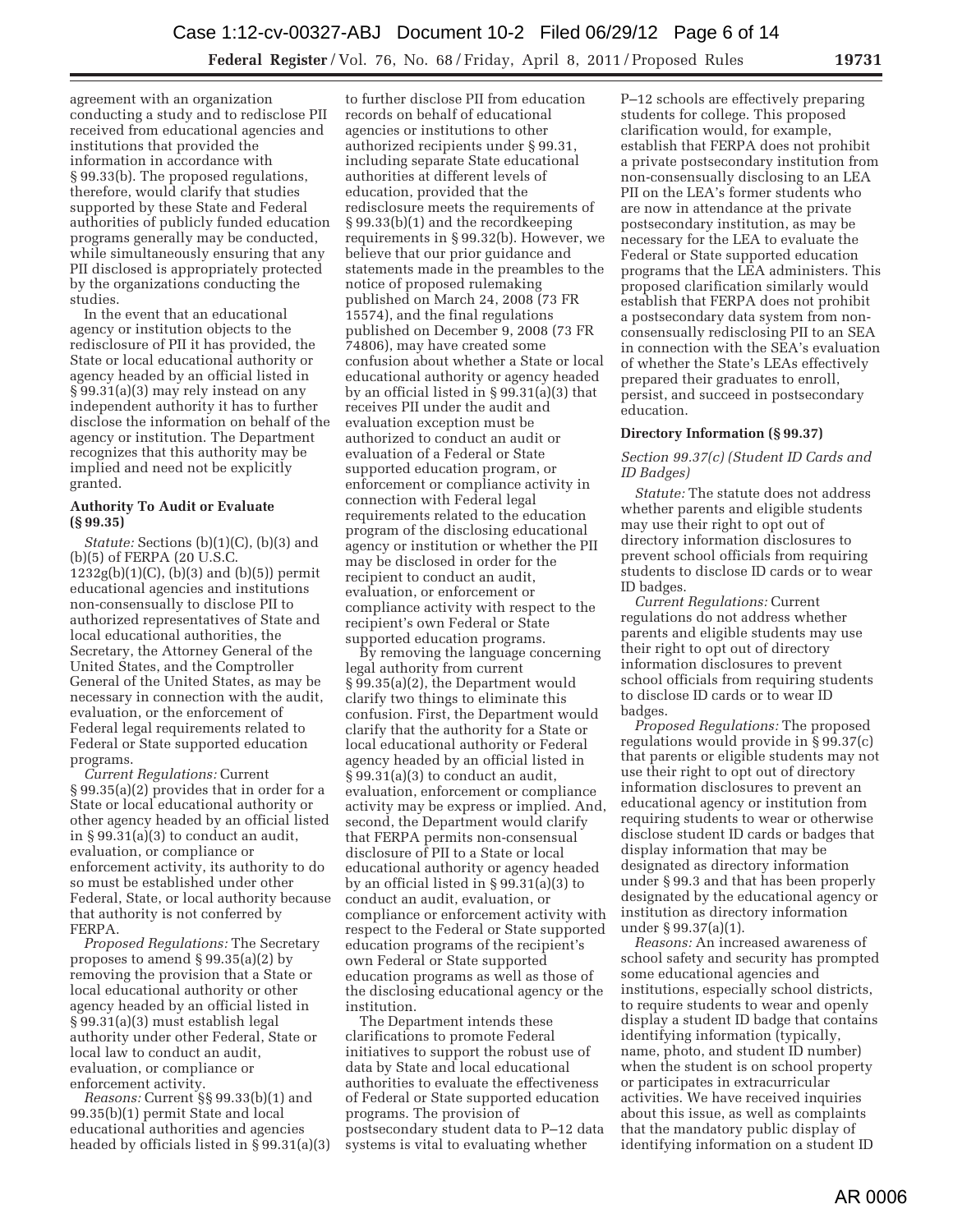badge violates the FERPA rights of parents and eligible students who have opted out of directory information disclosures. The proposed regulations are needed to clarify that the right to opt out of directory information disclosures is not a mechanism for students, when in school or at school functions, to refuse to wear student ID badges or to display student ID cards that display information that may be designated as directory information under § 99.3 and that has been properly designated by the educational agency or institution as directory information under § 99.37(a)(1). Because we recognize that the types of ID cards and badges that postsecondary institutions require may differ significantly from those required by elementary and secondary schools, we are requesting comments from postsecondary officials on whether this proposed change raises any particularized concerns for their institutions.

The directory information exception is intended to facilitate communication among school officials, parents, students, alumni, and others, and permits schools to publicize and promote institutional activities to the general public. Many schools do so by publishing paper or electronic directories that contain student names, addresses, telephone listings, e-mail addresses, and other information the institution has designated as directory information. Some schools do not publish a directory but do release directory information on a more selective basis. FERPA allows a parent or eligible student to opt out of these disclosures (under the conditions specified in § 99.37(a)), whether the information is made available to the general public, limited to members of the school community, or released only to specified individuals.

The Secretary believes, however, that the need for schools and college campuses to implement measures to ensure the safety and security of students is of the utmost importance and that FERPA should not be used as an impediment to achieving student safety. Thus, the right to opt out of the disclosure of directory information does not include the right to refuse to wear or otherwise disclose a student ID card or badge that displays directory information and, therefore, may not be used to impede a school's ability to monitor and control who is in school buildings or on school grounds or whether a student is where he or she should be. This proposed change would mean that, even when a parent or eligible student opts out of the disclosure of directory information, an

educational agency or institution may nevertheless require the student to wear and otherwise disclose a student ID card or badge that displays information that may be designated as directory information under § 99.3 and that has been properly designated by the educational agency or institution as directory information under § 99.37(a)(1).

### **Section 99.37(d) (Limited Directory Information Policy)**

*Statute:* Under sections (a)(5), (b)(1), and (b)(2) of FERPA (20 U.S.C.  $1232g(a)(5)$ , (b)(1), and (b)(2)), an educational agency or institution may disclose directory information without meeting FERPA's written consent requirements provided that it first notifies the parents or eligible students of the types of information that may be disclosed and allows them to opt out of the disclosure. The statute lists a number of items in the definition of directory information, including a student's name, address, and telephone listing. The statute does not otherwise address whether an educational agency or institution may have a limited directory information policy in which it specifies the exact parties who may receive directory information, the specific purposes for which the directory information may be disclosed, or both.

*Current Regulations:* Section 99.37(a) requires an educational agency or institution to provide public notice to parents of students in attendance and eligible students in attendance of the types of directory information that may be disclosed and the parent's or eligible student's right to opt out.

*Proposed Regulations:* Proposed § 99.37(d) would clarify that an educational agency or institution may specify in the public notice it provides to parents and eligible students in attendance provided under § 99.37(a) that disclosure of directory information will be limited to specific parties, for specific purposes, or both. We also propose to clarify that an educational agency or institution that adopts a limited directory information policy must limit its directory information disclosures only to those parties and purposes that were specified in the public notice provided under § 99.37(a).

*Reasons:* Some school officials have advised us that their educational agencies and institutions do not have a directory information policy under FERPA, due to concerns about the potential misuse by members of the public of personally identifiable information about students, including potential identity theft. Clarifying that

the regulations permit educational agencies and institutions to have a limited directory information policy would give educational agencies and institutions greater discretion in protecting student privacy by permitting them to limit the release of directory information for specific purposes, to specific parties, or both. This proposed change also would provide a regulatory authority for FPCO to investigate and enforce a violation of a limited directory information policy by an educational agency or institution.

However, in order not to impose additional administrative burdens on educational agencies and institutions, the Department is not proposing changes to the recordkeeping requirement in  $\S 99.32(d)(4)$ , which currently excepts educational agencies and institutions from having to record the disclosure of directory information. For similar reasons, the Department is not proposing to amend the redisclosure provisions in § 99.33(c), which except the redisclosure of directory information from the general prohibition on redisclosure of personally identifiable information. While the Department is not proposing to regulate on the redisclosure of directory information by third parties that receive directory information from educational agencies or institutions under a limited directory information policy, we nevertheless strongly recommend that educational agencies and institutions that choose to adopt a limited directory information policy assess the need to protect the directory information from further disclosure by the third parties to which they disclose directory information; when a need to protect the information from further disclosure is identified, educational agencies and institutions should enter into non-disclosure agreements with the third parties.

# **Enforcement Procedures With Respect to Any Recipient of Department Funds That Students Do Not Attend (§ 99.60)**

*Statute:* Sections (f) and (g) of FERPA (20 U.S.C. 1232g(f) and (g)) authorize the Secretary to take appropriate actions to enforce and address violations of FERPA in accordance with part D of the General Education Provisions Act (20 U.S.C. 1234 through 1234i) and to establish or designate an office and review board within the Department for the purpose of investigating, processing, reviewing, and adjudicating alleged violations of FERPA.

*Current Regulations:* Current § 99.60(b) designates the FPCO as the office within the Department responsible for investigating, processing, and reviewing alleged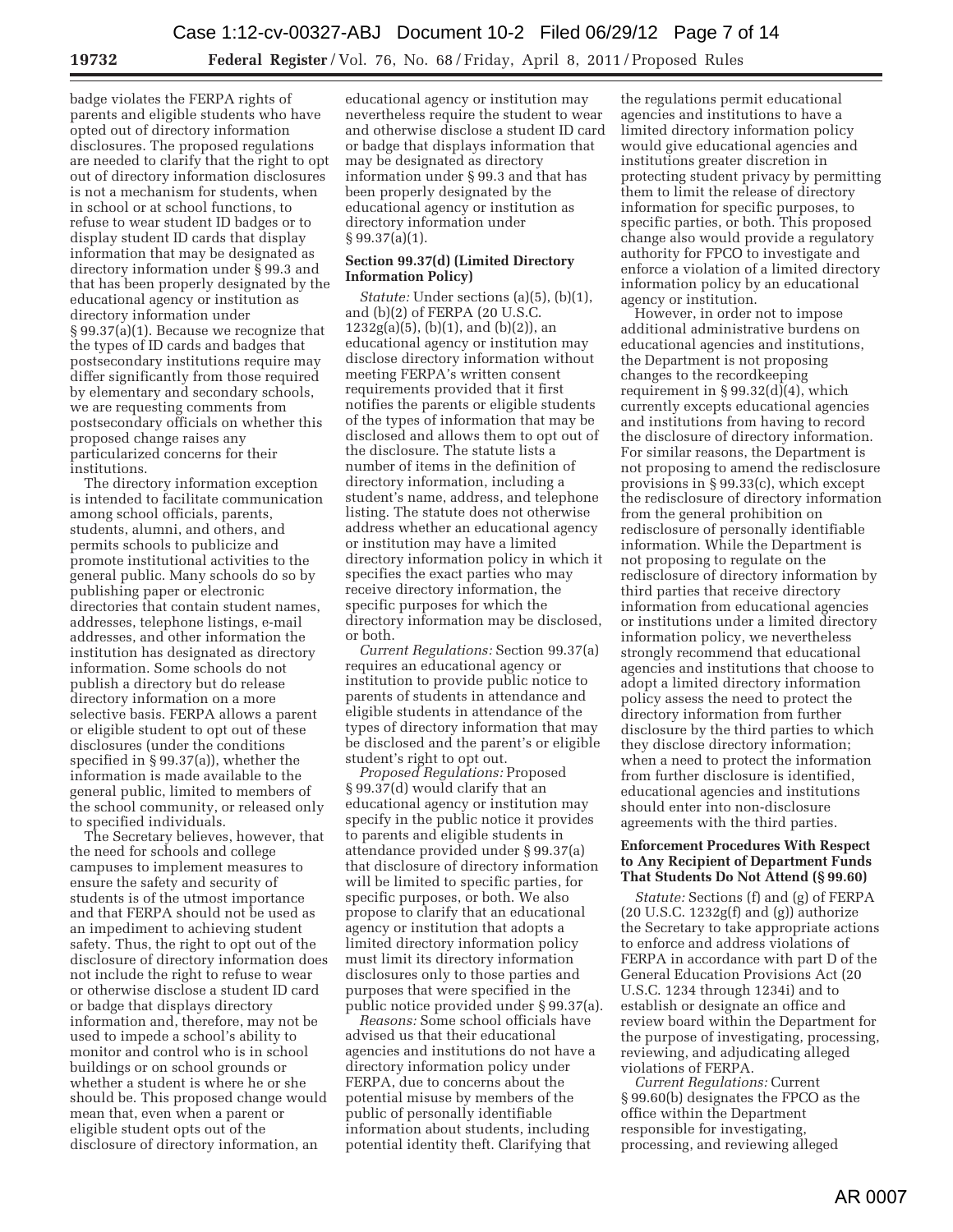violations of FERPA. Current subpart E of the FERPA regulations (§§ 99.60 through 99.67), however, only addresses alleged violations of FERPA committed by an educational agency or institution.

*Proposed Regulations:* Proposed § 99.60(a)(2) would provide that, solely for purposes of subpart E of the FERPA regulations, which addresses enforcement procedures, an ''educational agency or institution'' includes any public or private agency or institution to which FERPA applies under § 99.1(a)(2), as well as any State educational authority (*e.g.,* SEAs or postsecondary agency) or local educational authority or any other recipient to which funds have been made available under any program administered by the Secretary (*e.g.,* a nonprofit organization, student loan guaranty agency, or a student loan lender), including funds provided by grant, cooperative agreement, contract, subgrant, or subcontract.

*Reasons:* With the advent of SLDS, it is necessary for the Department to update our enforcement regulations to clearly set forth the Department's authority to investigate and enforce alleged violations of FERPA by State and local educational authorities or any other recipients of Department funds under a program administered by the Secretary. Current §§ 99.60 through 99.67 only apply the enforcement provisions in FERPA to an ''educational agency or institution.'' Although the statute and the regulations broadly define the term ''educational agency or institution,'' the Department generally has not interpreted the term to include entities that students do not attend. The Department's interpretation is based upon the fact that FERPA defines ''education records'' as information directly related to a "student," and that "student" is, in turn, defined as excluding a person who has not been in attendance at the educational agency or institution. 20 U.S.C. 1232g(a)(4) and (a)(6). Because students do not attend non-school types of entities the Department has generally not viewed these recipients of Department funds as being ''educational agencies or institutions'' under FERPA.

Consequently, the current regulations do not clearly authorize FPCO to investigate, review, and process an alleged violation committed by recipients of Department funds under a program administered by the Secretary in which students do not attend. In addition, the regulations do not clearly authorize the Secretary to bring an enforcement action against these recipients. Further, it would not be fair to hold an LEA or institution of higher

education (IHE) that originally disclosed the PII to a State or local educational authority responsible for violation of FERPA by the State or local educational authority because the LEA or IHE generally would not have an effective means to prevent such an improper redisclosure by a State or local educational authority.

Therefore, the Department proposes to add a new § 99.60(a)(2) that would clearly authorize the Department to hold State educational authorities(*e.g.,* SEAs and State postsecondary agencies), local educational authorities, as well as other recipients of Department funds under any program administered by the Secretary (*e.g.,* nonprofit organizations, student loan guaranty agencies, and student loan lenders), accountable for compliance with FERPA. The Department believes that this authority is especially important given the disclosures of PII needed to implement SLDS.

Because the Department has generally not viewed these entities as being ''educational agencies or institutions'' under FERPA and consequently has not viewed most FERPA provisions as applying to them (*e.g.,* the requirement in § 99.7 to annually notify parents and eligible students of their rights under FERPA, and the requirement in § 99.37 to give public notice to parents and eligible students about directory information, if it has a policy of disclosing directory information), we anticipate that most FERPA compliance issues involving these entities will concern whether they have complied with FERPA's redisclosure provision in § 99.33.

We expect that we will face few issues concerning these entities' compliance with the few additional FERPA provisions that may be applicable to them. For example, the FERPA requirements, in addition to those in § 99.33, that may be applicable to entities that are not ''educational agencies or institutions'' under FERPA include, but are not limited to, the right to inspect and review education records maintained by an SEA or any of its components under § 99.10(a)(2), the requirement that organizations conducting studies under § 99.31(a)(6) must not permit the personal identification of parents and students by anyone other than representatives of that organization with legitimate interests in the information and must destroy or return personally identifiable information from education records when the information is no longer needed for the purposes for which the study was conducted, and the requirement in § 99.35(b)(2) that

personally identifiable information from education records that is collected by a State or local educational authority or agency headed by an official listed in § 99.31(a)(3) in connection with an audit or evaluation of Federal or State supported education programs, or to enforce Federal legal requirements related to Federal or State supported education programs, must be destroyed when no longer needed for these purposes.

## **Executive Order 12866**

Under Executive Order 12866, the Secretary must determine whether this regulatory action is "significant" and therefore subject to the requirements of the Executive Order and subject to review by the Office of Management and Budget (OMB). Section 3(f) of Executive Order 12866 defines a ''significant regulatory action'' as an action likely to result in a rule that may: (1) Have an annual effect on the economy of \$100 million or more, or adversely affect a sector of the economy, productivity, competition, jobs, the environment, public health or safety, or State, local or Tribal governments or communities in a material way (also referred to as an "economically significant" rule); (2) create serious inconsistency or otherwise interfere with an action taken or planned by another agency; (3) materially alter the budgetary impacts of entitlement grants, user fees, or loan programs or the rights and obligations of recipients thereof; or (4) raise novel legal or policy issues arising out of legal mandates, the President's priorities, or the principles set forth in the Executive Order. The Secretary has determined that this regulatory action is significant under section 3(f) of the Executive order.

In accordance with Executive Order 12866, the Secretary has assessed potential costs and benefits of this regulatory action and determined that the benefits justify the costs.

#### **Need for Federal Regulatory Action**

These proposed regulations are needed to ensure that the Department's implementation of FERPA continues to protect the privacy of student education records, while allowing for the effective use of data in education records, particularly data in statewide longitudinal data systems.

## **Summary of Costs and Benefits**

Following is an analysis of the costs and benefits of the proposed changes to the FERPA regulations, which would make changes to facilitate the disclosure, without written consent, of education records, particularly data in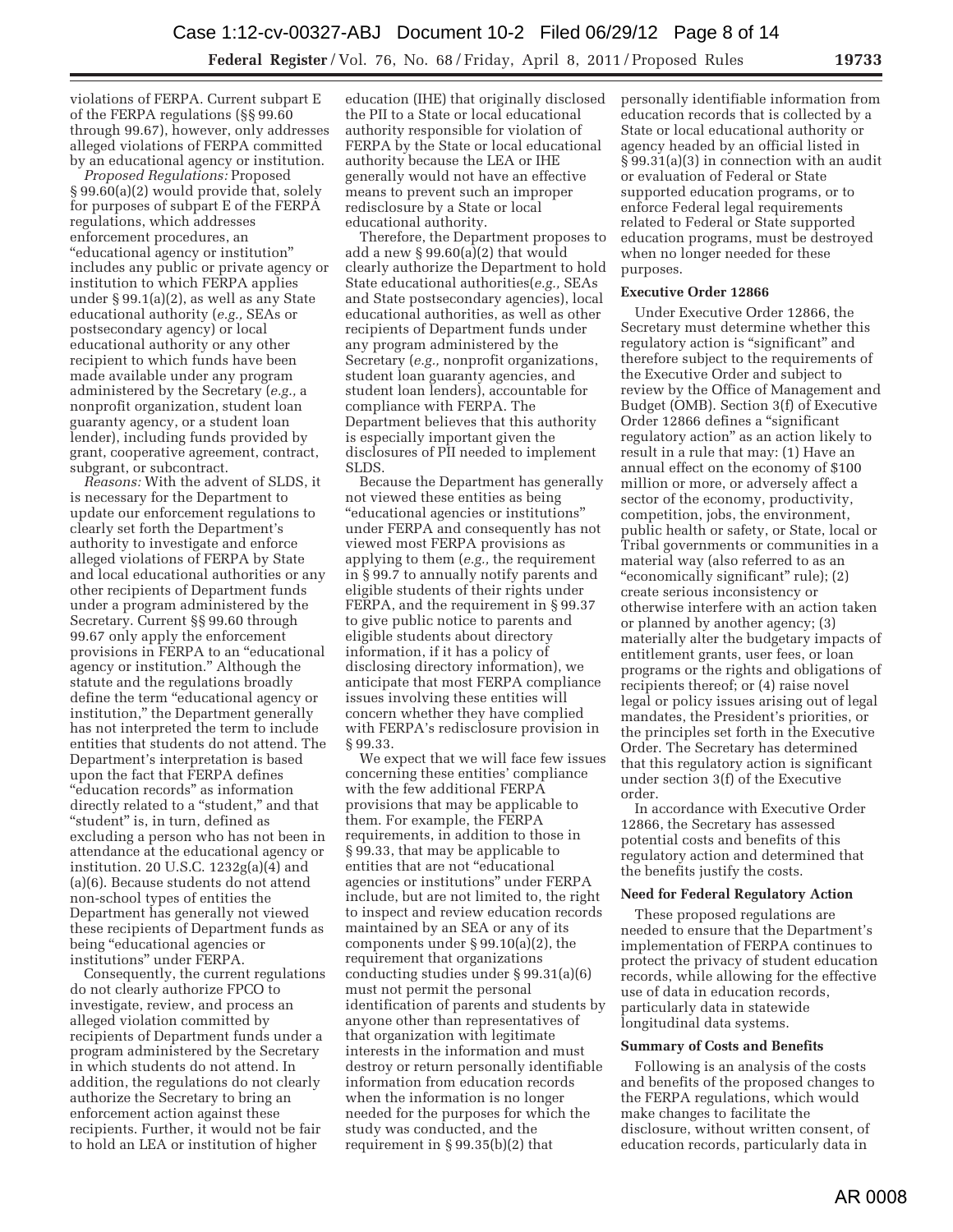statewide longitudinal data systems, for the purposes of evaluating education programs and ensuring compliance with Federal and State requirements. In conducting this analysis, the Department examined the extent to which the proposed changes would add to or reduce the costs of educational agencies, other agencies, and institutions in complying with the FERPA regulations prior to these changes, and the extent to which the proposed changes are likely to provide educational benefit. Allowing datasharing across agencies, because it increases the number of individuals who have access to personally identifiable information, may increase the risk of unauthorized disclosure. However, we do not believe that the staff in the additional agencies who will have access to the data are any more likely to violate FERPA than existing users, and the strengthened accountability and enforcement mechanisms will help to ensure better compliance overall. While there will be administrative costs associated with implementing data-sharing protocols, we believe that the relatively minimal administrative costs of establishing data-sharing protocols would be off-set by potential analytic benefits. Based on this analysis, the Secretary has concluded that the proposed modifications would result in savings to entities and have the potential to benefit the Nation by improving capacity to conduct analyses that will provide information needed to improve education.

# **Authorized Representative**

The proposed regulations would amend § 99.3 by adding a definition of the term *authorized representative* that would include any individual or entity designated by an educational authority or certain other officials to carry out audits, evaluations, or enforcement or compliance activities relating to education programs. Under the current regulations, educational authorities may provide to authorized representatives PII for the purposes of conducting audits, evaluations, or enforcement and compliance activities relating to Federal and State supported education programs. The term ''authorized representative'' is not defined, but the Department's position has been that educational authorities may only disclose education records to entities over which they have direct control, such as an employee or a contractor of the authority. Therefore, SEAs have not been able to disclose PII to other State agencies, even for the purpose of evaluating education programs under

the purview of the SEAs. For example, an SEA or LEA could not disclose PII to a State employment agency for the purpose of obtaining data on postschool outcomes such as employment for its former students. Thus, if an SEA or LEA wanted to match education records with State employment records for purposes of evaluating its secondary education programs, it would have to import the entire workforce database and do the match itself (or contract with a third party to do the same analysis). Similarly, if a State workforce agency wanted to use PII maintained by the SEA in its longitudinal educational data system, in combination with data it had on employment outcomes, to evaluate secondary vocational education programs, it would not be able to obtain the SEA's educational data in order to conduct the analyses. It would have to provide the workforce data to the SEA to conduct the analyses or to a third party (*e.g.,* an entity under the direct control of the SEA) to construct the needed longitudinal administrative data systems. While feasible, these strategies force agencies to outsource their analyses to other agencies or entities, adding administrative cost, burden, and complexity. Moreover, preventing agencies from using data directly for conducting their own analytical work increases the likelihood that the work will not meet their expectations or get done at all. Finally, the current interpretation of the regulations exposes greater amounts of PII to risk of disclosure as a result of greater quantities of PII moving across organizations (*e.g.,* the entire workforce database) than would be the case with a more targeted data request (*e.g.,*  graduates from a given year who appear in the workforce database). The proposed regulatory changes would permit educational agencies (and other entities listed in § 99.31(a)(3)) to nonconsensually disclose PII to other State agencies or to house data in a common State data system, such as a data warehouse administered by a central State authority for the purposes of conducting audits or evaluations of Federal or State supported education programs, or for enforcement of and compliance with Federal legal requirements relating to Federal and State supported education programs (consistent with FERPA and other Federal and State confidentiality and privacy provisions).

The Department also proposes to amend § 99.35 to require that written agreements require PII to be used only to carry out an audit or an evaluation of Federal or State supported education

program or for an enforcement or compliance activity in connection with Federal legal requirements that relate to those programs and protect PII from unauthorized disclosure. The cost of entering into such agreements should be minimal in relation to the benefits of being able to share data.

# **Education Program**

The proposed regulations would amend § 99.3 by providing a definition of the term *education program* to clarify that an education program can include a program administered by a noneducational agency, *e.g.,* an early childhood program administered by a human services agency or a career or technical training program administered by a workforce or labor agency. This proposed change, in combination with the proposed definition of the term *authorized representative,* would allow non-educational agencies to have easier access to PII in student education records that they could use to evaluate the education programs they administer. For example, this proposed change would permit nonconsensual disclosures of PII in elementary and secondary school education records to a non-educational agency that is administering an early childhood education program in order to evaluate the impact of its early childhood education program on its students' longterm educational outcomes. The potential benefits of this proposed change are substantial, including the benefits of non-educational agencies that are administering ''education programs'' being able to conduct their own analyses without incurring the prohibitive costs of obtaining consent for access to individual student records.

# **Research Studies**

Section (b)(1)(F) of FERPA permits educational agencies and institutions non-consensually to disclose PII to organizations conducting research studies for, or on behalf of, educational agencies or institutions that provided the PII, for statutorily-specified purposes. The proposed amendment to § 99.31(a)(6) would permit any of the authorities listed in § 99.31(a)(3), including SEAs, to enter into written agreements that provide for the disclosure of PII to research organizations for studies that would benefit the educational agencies or institutions that provided the PII to the SEA or other educational authorities, whether or not the educational authority has explicit authority to act on behalf of those agencies or institutions. The preamble to the final FERPA regulations published in the **Federal Register** on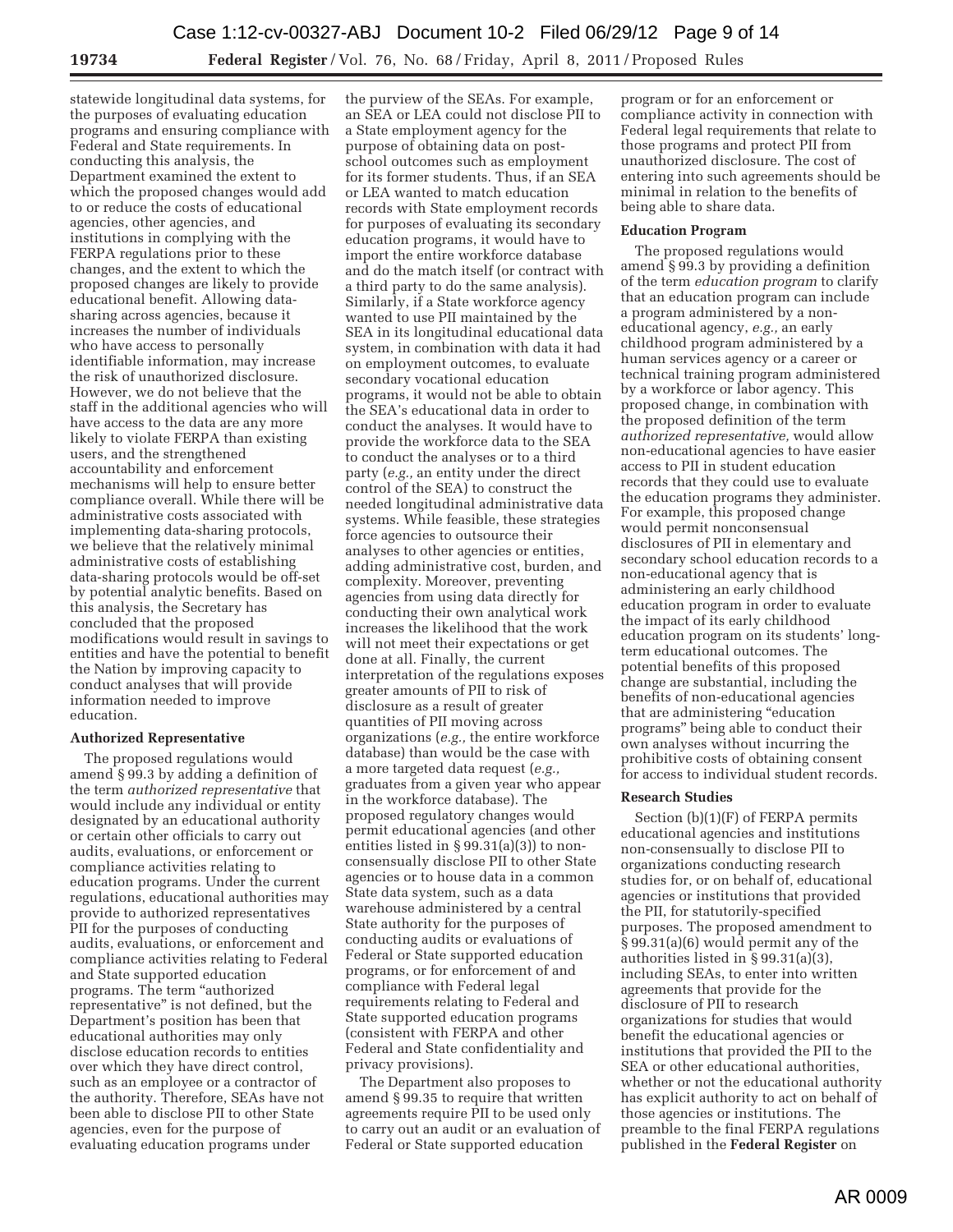December 9, 2008 (73 FR 74806, 74826) took the position that an SEA, for example, cannot re-disclose PII obtained from LEAs to a research organization unless the SEA had separate legal authority to act on an LEA's (or other educational institution's) behalf. Because, in practice, this authority may not be explicit in all States, we propose to amend § 99.31 to specifically allow State educational authorities to enter into agreements with research organizations for studies that are for enumerated purposes under FERPA, such as studies to improve instruction (*see* proposed § 99.31(a)(6)(ii)). The Department believes that this change will have benefits for education because it would reduce the administrative costs of, and reduce the barriers to, using student data, including data in SLDS, in order to conduct studies to improve education programs.

## **Authority to Evaluate**

Under current § 99.35(a)(2), the authority for an SEA or LEA to conduct an audit, evaluation, or compliance or enforcement activity is not conferred by FERPA, but "must be established under other Federal, State, or local authority.'' Lack of such explicit State or local authority has hindered the use of data in some States. The proposed amendments would remove the discussion of legal authority in order to clarify that FERPA and its implementing regulations do not require that a State or local educational authority have express legal authority to conduct audits, evaluations, or compliance or enforcement activities, but instead may obtain PII when they have implied authority to conduct evaluation, audit, and compliance activities of their own programs.

This proposed change also would allow an SEA to receive PII from postsecondary institutions as needed to evaluate its own programs and determine whether its schools are adequately preparing students for higher education. The preamble to the final FERPA regulations published in the **Federal Register** on December 9, 2008 (73 FR 74806, 74822) suggested that PII in the records of postsecondary institutions could only be disclosed to an SEA if the SEA has legal authority to evaluate postsecondary institutions. This interpretation restricts SEAs from conducting analyses to determine how effectively they are preparing students for higher education and from identifying effective programs, and thus has hindered efforts to improve education. The primary benefit of this proposed change is that it would allow SEAs to conduct analyses (consistent

with FERPA and other Federal and State confidentiality and privacy provisions) that they previously were unable to undertake, without incurring the prohibitive costs of obtaining consent from students or parents in order to obtain, without prior, written consent, PII for the purpose of program evaluations.

# **Educational Agency or Institution**

Sections (f) and (g) of FERPA authorize the Secretary to take appropriate actions to enforce and deal with FERPA violations, but subpart E of the FERPA regulations only addresses alleged violations of FERPA by an ''educational agency or institution.'' Because the Department has not interpreted that term to include agencies or institutions that students do not attend, the current FERPA regulations do not specifically permit the Secretary to bring an enforcement action against an SEA or other State or local educational authority that does not meet the definition of an ''educational agency or institution'' under FERPA. Thus, for example, if an SEA improperly redisclosed PII obtained from its LEAs, the Department would pursue enforcement actions against each of the LEAs, and not the SEA. Proposed § 99.60(a)(2), which would define an ''educational agency or institution'' to include any State or local educational authority or other recipient that has received Department of Education funds, would allow the Department to pursue enforcement against a State agency or other recipient of Department funds that had allegedly disclosed the PII, rather than against the agency or institution that had provided the PII to the State agency or other recipient of Department funds.

This change would result in some administrative savings and improve the efficiency of the enforcement process. Under the current regulations, if, for example, an SEA with 500 LEAs improperly redisclosed PII from its SLDS to an unauthorized party, the Department would need to investigate each of the 500 LEAs, which are unlikely to have knowledge relating to the disclosure. Under the proposed change, the LEAs would be relieved of any administrative costs associated with responding to the Department's request for information about the disclosure and the Department could immediately direct the focus of its investigation on the SEA, the agency most likely to have information on and bear responsibility for the disclosure of PII, without having to waste time and resources contacting the LEAs.

We welcome public input and data to further inform and allow us to quantify the costs and benefits of these proposed changes. We particularly welcome information on the costs encountered by State agencies using education data maintained by SEAs and the impediments to using postsecondary education data.

#### *2. Clarity of the Regulations*

Executive Order 12866 and the Presidential memorandum on ''Plain Language in Government Writing'' require each agency to write regulations that are easy to understand.

The Secretary invites comments on how to make these proposed regulations easier to understand, including answers to questions such as the following:

• Are the requirements in the proposed regulations clearly stated?

• Do the proposed regulations contain technical terms or other wording that interferes with their clarity?

• Does the format of the proposed regulations (grouping and order of sections, use of headings, paragraphing, *etc.*) aid or reduce their clarity?

• Would the proposed regulations be easier to understand if we divided them into more (but shorter) sections? (A "section" is preceded by the symbol "§" and a numbered heading; for example, § 99.35.)

• Could the description of the proposed regulations in the **SUPPLEMENTARY INFORMATION** section of this preamble be more helpful in making the proposed regulations easier to understand? If so, how?

• What else could we do to make the proposed regulations easier to understand?

To send any comments that concern how the Department could make these proposed regulations easier to understand, *see* the instructions in the **ADDRESSES** section of this preamble.

#### **Regulatory Flexibility Act Certification**

The Secretary certifies that this regulatory action will not have a significant economic impact on a substantial number of small entities.

The small entities that this final regulatory action will affect are small LEAs. The Secretary believes that the costs imposed on applicants by these regulations would be limited to paperwork burden related to requirements concerning data-sharing agreements and that the benefits from ensuring that data from education records are collected, stored, and shared appropriately outweigh any costs incurred by applicants.

The U.S. Small Business

Administration Size Standards define as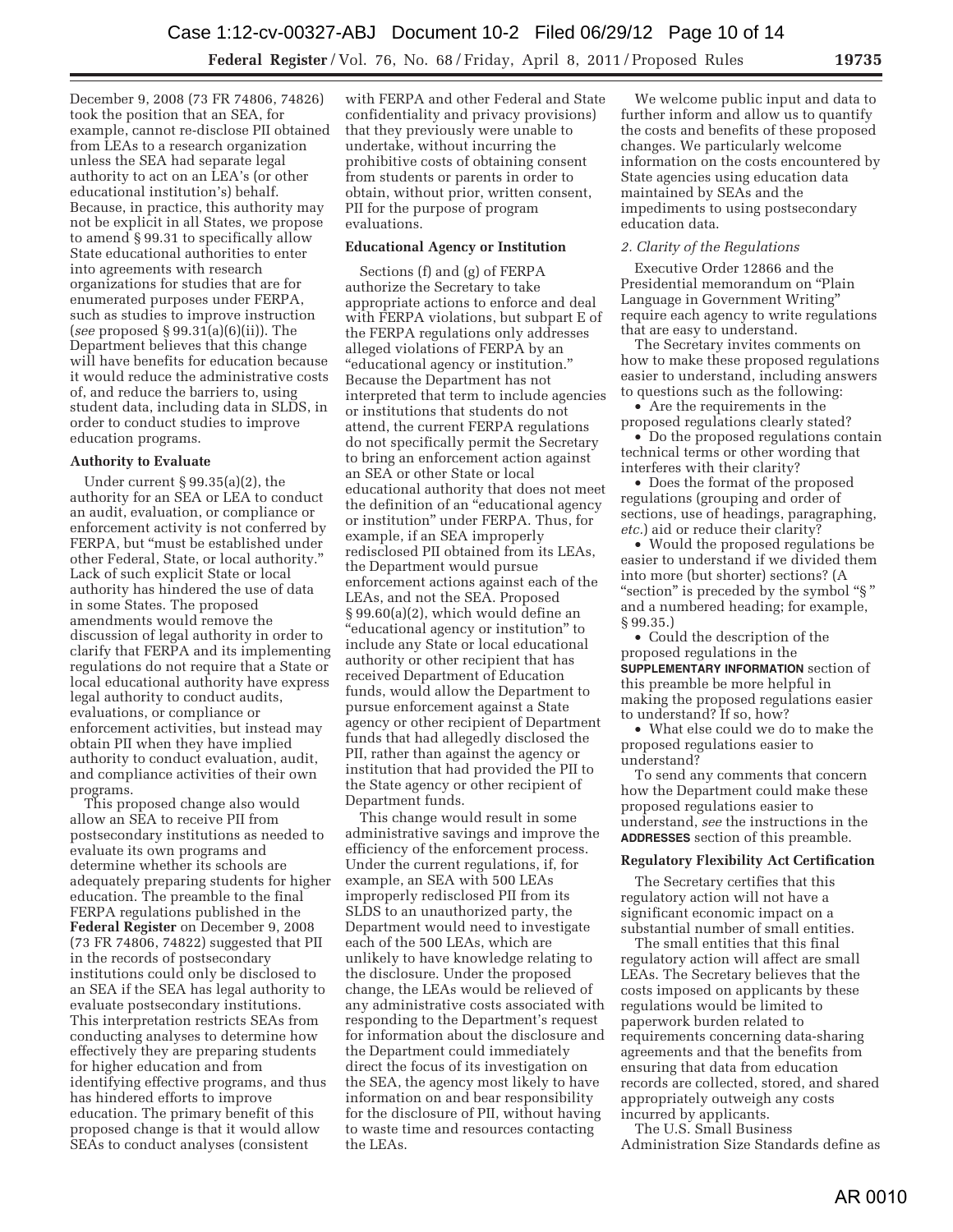''small entities'' for-profit or nonprofit institutions with total annual revenue below \$7,000,000 or, if they are institutions controlled by small governmental jurisdictions (that are comprised of cities, counties, towns, townships, villages, school districts, or special districts), with a population of less than 50,000.

According to estimates from the U.S. Census Bureau's Small Area Income and Poverty Estimates programs that were based on school district boundaries for the 2007–8 school year, there are 12,484 LEAs in the country that include fewer than 50,000 individuals within their boundaries and for which there is estimated to be at least one school-age child. In its 1997 publication, *Characteristics of Small and Rural School Districts,* the National Center for Education Statistics defined a small school district as ''one having fewer students in membership than the sum of (a) 25 students per grade in the elementary grades it offers (usually K– 8) and (b) 100 students per grade in the secondary grades it offers (usually 9– 12).'' Using this definition, a district would be considered small if it had fewer than 625 students in membership. The Secretary believes that the 4,800 very small LEAs that meet this second definition are highly unlikely to enter into data-sharing agreements directly with outside entities.

The Department does not have reliable data with which to estimate how many of the remaining 7,684 small LEAs would enter into data-sharing agreements. For small LEAs that enter into data-sharing agreements, we estimate that they would spend approximately 4 hours executing each agreement, using a standard datasharing protocol. Thus, we assume the impact on the entities would be minimal. However, we invite comment from entities familiar with data-sharing in small districts on the number of entities likely to enter into agreements each year, the number of such agreements, and number of hours required to execute each agreement.

# **Federalism**

Executive Order 13132 requires us to ensure meaningful and timely input by State and local elected officials in the development of regulatory policies that have federalism implications.

''Federalism implications'' means substantial direct effects on the States, on the relationship between the national government and the States, or on the distribution of power and responsibilities among the various levels of government. The proposed regulations in §§ 99.3, 99.31(a)(6), and

99.35 may have federalism implications, as defined in Executive Order 13132, in that they will have some effect on the States and the operation of educational agencies and institutions subject to FERPA. We encourage State and local elected officials to review and provide comments on these proposed regulations. To facilitate review and comment by appropriate State and local officials, the Department will, aside from publication in the **Federal Register**, post the NPRM to the FPCO Web site and to the Privacy Technical Assistance Center (PTAC) Web site and make a specific e-mail posting via a special listserv that is sent to each State department of education superintendent and higher education commission director.

# **Paperwork Reduction Act of 1995**

Proposed §§ 99.31(a)(6)(ii) and 99.35(a)(3) contain information collection requirements. Under the Paperwork Reduction Act of 1995 (44 U.S.C. 3507(d)), the Department of Education has submitted a copy of these sections to the Office of Management and Budget (OMB) for its review. (OMB Control Number 1875–0246.)

The proposed regulations modify the information collection requirements in § 99.31(a)(6)(ii) and § 99.32(b)(2); however, the Department does not believe the proposed changes add any new burden to State or local educational authorities. Burdens associated with §§ 99.31(a)(6)(ii) and 99.32(b)(2) were approved under OMB Control Number 1875–0246 when the December 9, 2008 regulations were published. The proposed change that would clarify that nothing in FERPA prevents a State or local educational authority or Federal agencies and officials listed in § 99.31(a)(3) from entering into written agreements with organizations conducting studies, for or on behalf of educational agencies and institutions does not constitute a change or an increase in burden. This is because the provision would permit an organization conducting a study to enter into one written agreement with a State or local educational authority or Federal agency or official listed in § 99.31(a)(3), rather than making the organization enter into many more written agreements with each school district or school that provided the data to the State or local educational authority or Federal agency or official listed in § 99.31(a)(3). The addition of the definition of the term *authorized representative,* which would permit a State or local educational authority, the Secretary, the Comptroller General of the United States, or the Attorney General of the United States to

designate any entity or individual to conduct—with respect to Federal or State supported education programs any audit, evaluation, or compliance or enforcement activity in connection with Federal legal requirements that related to those programs also does not constitute a change or an increase in burden because these entities are already required to record disclosures, pursuant to § 99.32(b)(2).

Section 99.35(a)(3) would be a new requirement that requires the agency headed by an official listed in § 99.31(a)(3) to use a written agreement to designate any authorized representative other than an agency employee. Under the proposed regulations, the agreement would need to: (1) Designate the individual or entity as an authorized representative; (2) specify the information to be disclosed and the purpose for which the information is disclosed to the authorized representative (*i.e.,* to carry out an audit or evaluation of Federal or State supported education programs, or for the enforcement of or compliance with Federal legal requirements that relate to those programs); (3) require the authorized representative to destroy or return to the State or local educational authority or agency headed by an official listed in § 99.31(a)(3) personally identifiable information from education records when the information is no longer needed for the purpose specified; (4) specify the time period in which the information must be returned or destroyed; and (5) establish policies and procedures consistent with FERPA and other Federal and State privacy and confidentiality provisions to protect personally identifiable information from education records from further disclosure (except back to the disclosing entity) and unauthorized use, included limiting use of information by only those authorized representatives of the entity with legitimate interested. The burden for States under this provision is estimated at 40 hours annually for each educational authority (one for K–12 and one for postsecondary).

If you want to comment on the proposed information collection requirements in these proposed regulations, please send your comments to the Office of Information and Regulatory Affairs, OMB, Attention: Desk Officer for the U.S. Department of Education. Send these comments by e-mail to *OIRA*\_*DOCKET@omb.eop.gov*  or by fax to (202) 395–6974. Commenters need only submit comments via one submission medium. You may also send a copy of these comments to the Department contact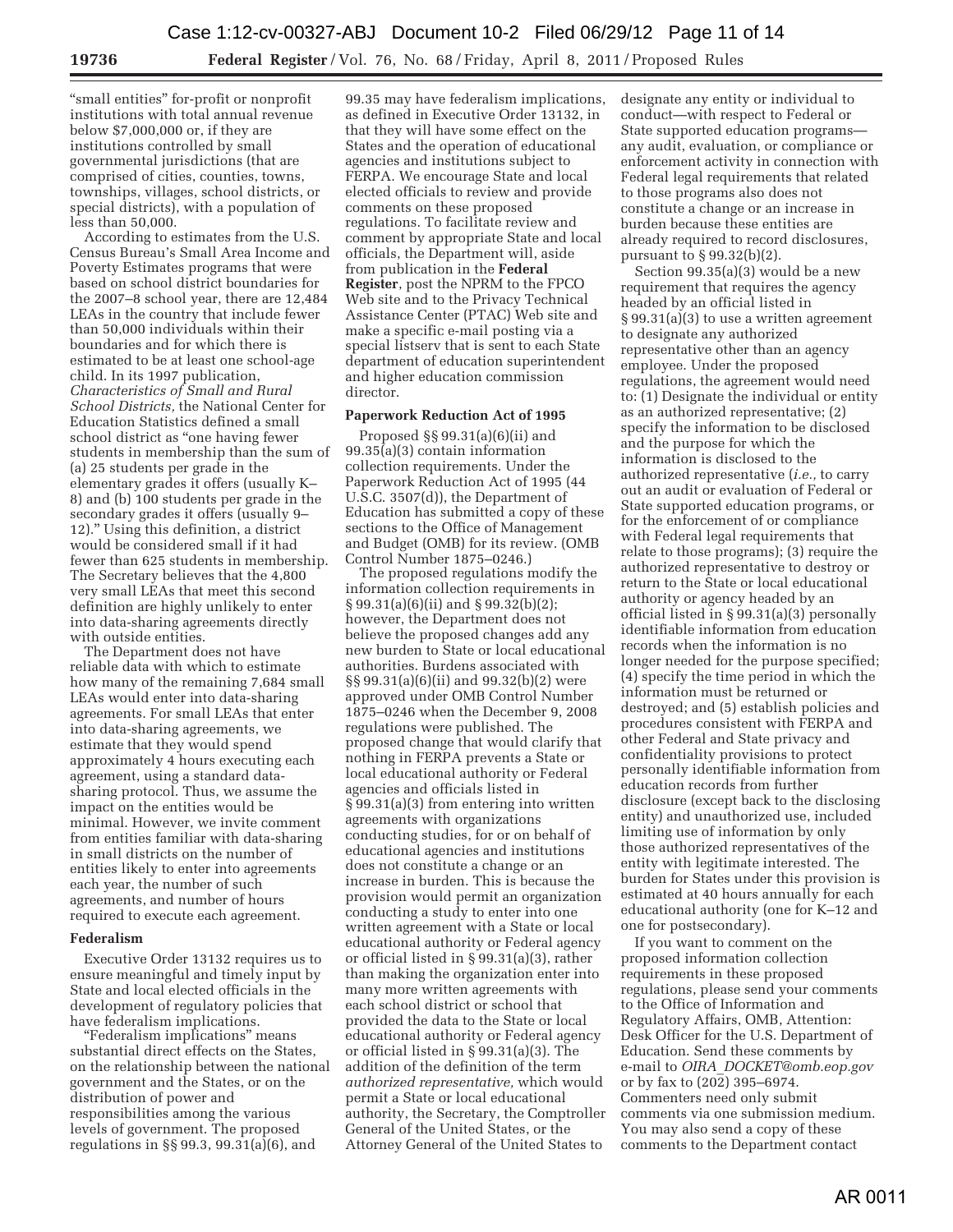named in the **ADDRESSES** section of this preamble.

We consider your comments on these proposed collections of information in—

• Deciding whether the proposed collections are necessary for the proper performance of our functions, including whether the information will have practical use;

• Evaluating the accuracy of our estimate of the burden of the proposed collections, including the validity of our methodology and assumptions;

• Enhancing the quality, usefulness, and clarity of the information we collect; and

• Minimizing the burden on those who must respond. This includes exploring the use of appropriate automated, electronic, mechanical, or other technological collection techniques or other forms of information technology; *e.g.,* permitting electronic submission of responses.

OMB is required to make a decision concerning the collection of information contained in these proposed regulations between 30 and 60 days after publication of this document in the **Federal Register**. Therefore, to ensure that OMB gives your comments full consideration, it is important that OMB receives the comments within 30 days of publication. This does not affect the deadline for your comments to us on the proposed regulations.

#### **Intergovernmental Review**

This program is not subject to Executive Order 12372 and the regulations in 34 CFR part 79.

#### **Assessment of Educational Impact**

In accordance with section 411 of the General Education Provisions Act, 20 U.S.C. 1221e–4, the Secretary particularly requests comments on whether these proposed regulations would require transmission of information that any other agency or authority of the United States gathers or makes available.

#### **Electronic Access to This Document**

You may view this document, as well as all other Department of Education documents published in the **Federal Register**, in text or Adobe Portable Document Format (PDF) on the Internet at the following site: *http://www.ed.gov/ news/fedregister.* 

To use PDF, you must have Adobe Acrobat Reader, which is available free at this site.

**Note:** The official version of this document is the document published in the **Federal Register**. Free Internet access to the official edition of the **Federal Register** and the Code

of Federal Regulations is available via the Federal Digital System at *http:// www.gpo.gov/fdsys.* 

(Category of Federal Domestic Assistance Number does not apply.)

#### **List of Subjects in 34 CFR Part 99**

Administrative practice and procedure, Education records, Education research, Information, Personally identifiable information, Privacy, Records, Statewide longitudinal data systems.

Dated: April 1, 2011.

#### **Arne Duncan,**

*Secretary of Education.* 

For the reasons discussed in the preamble, the Secretary proposes to amend part 99 of title 34 of the Code of Federal Regulations as follows:

# **PART 99—FAMILY EDUCATIONAL RIGHTS AND PRIVACY**

1. The authority citation for part 99 continues to read as follows:

**Authority:** 20 U.S.C. 1232g, unless otherwise noted.

2. Section 99.3 is amended by: A. Adding, in alphabetical order, definitions for "authorized representative'' and ''education program''.

B. Revising the definition of ''directory information''.

The additions and revision read as follows:

## **§ 99.3 What definitions apply to these regulations?**

\* \* \* \* \* *Authorized representative* means any entity or individual designated by a State or local educational authority or an agency headed by an official listed in § 99.31(a)(3) to conduct—with respect to Federal or State supported education programs—any audit, evaluation, or compliance or enforcement activity in connection with Federal legal requirements that relate to those programs.

(Authority: 20 U.S.C. 1232g(b)(1)(C), (3), and (5))

\* \* \* \* \* *Directory information* means information contained in an education record of a student that would not generally be considered harmful or an invasion of privacy if disclosed.

(a) Directory information includes, but is not limited to, the student's name; address; telephone listing; electronic mail address; photograph; date and place of birth; major field of study; grade level; enrollment status (*e.g.,*  undergraduate or graduate, full-time or part-time); dates of attendance;

participation in officially recognized activities and sports; weight and height of members of athletic teams; degrees, honors, and awards received; and the most recent educational agency or institution attended.

(b) Directory information does not include a student's—

(1) Social security number; or

(2) Student identification (ID) number, except as provided in paragraph (c) of this section.

(c) Directory information includes— (1) A student ID number, user ID, or

other unique personal identifier used by a student for purposes of accessing or communicating in electronic systems, but only if the identifier cannot be used to gain access to education records except when used in conjunction with one or more factors that authenticate the user's identity, such as a personal identification number (PIN), password or other factor known or possessed only by the authorized user; and

(2) A student ID number or other unique personal identifier that is displayed on a student ID badge, but only if the identifier cannot be used to gain access to education records except when used in conjunction with one or more factors that authenticate the user's identity, such as a PIN, password, or other factor known or possessed only by the authorized user.

(Authority: 20 U.S.C. 1232g(a)(5)(A)) \* \* \* \* \*

*Education program* means any program that is principally engaged in the provision of education, including, but not limited to, early childhood education, elementary and secondary education, postsecondary education, special education, job training, career and technical education, and adult education.

(Authority: 20 U.S.C. 1232g(b)(3), (5))

 $\star$   $\qquad$   $\star$   $\qquad$   $\star$   $\qquad$   $\star$ 

3. Section 99.31 is amended by: A. Redesignating paragraphs (a)(6)(ii) through  $(v)$  as paragraphs  $(a)(6)(iii)$ 

through (vi), respectively.

B. Adding a new paragraph (a)(6)(ii).

C. Revising the introductory text of newly redesignated paragraph (a)(6)(iii).

D. Revising the introductory text of newly redesignated paragraph  $(a)(6)(iii)(C).$ 

E. Revising newly redesignated paragraph (a)(6)(iii)(C)(*4*).

F. Revising newly redesignated paragraph (a)(6)(iv).

G. Revising newly redesignated paragraph (a)(6)(v).

The addition and revisions read as follows: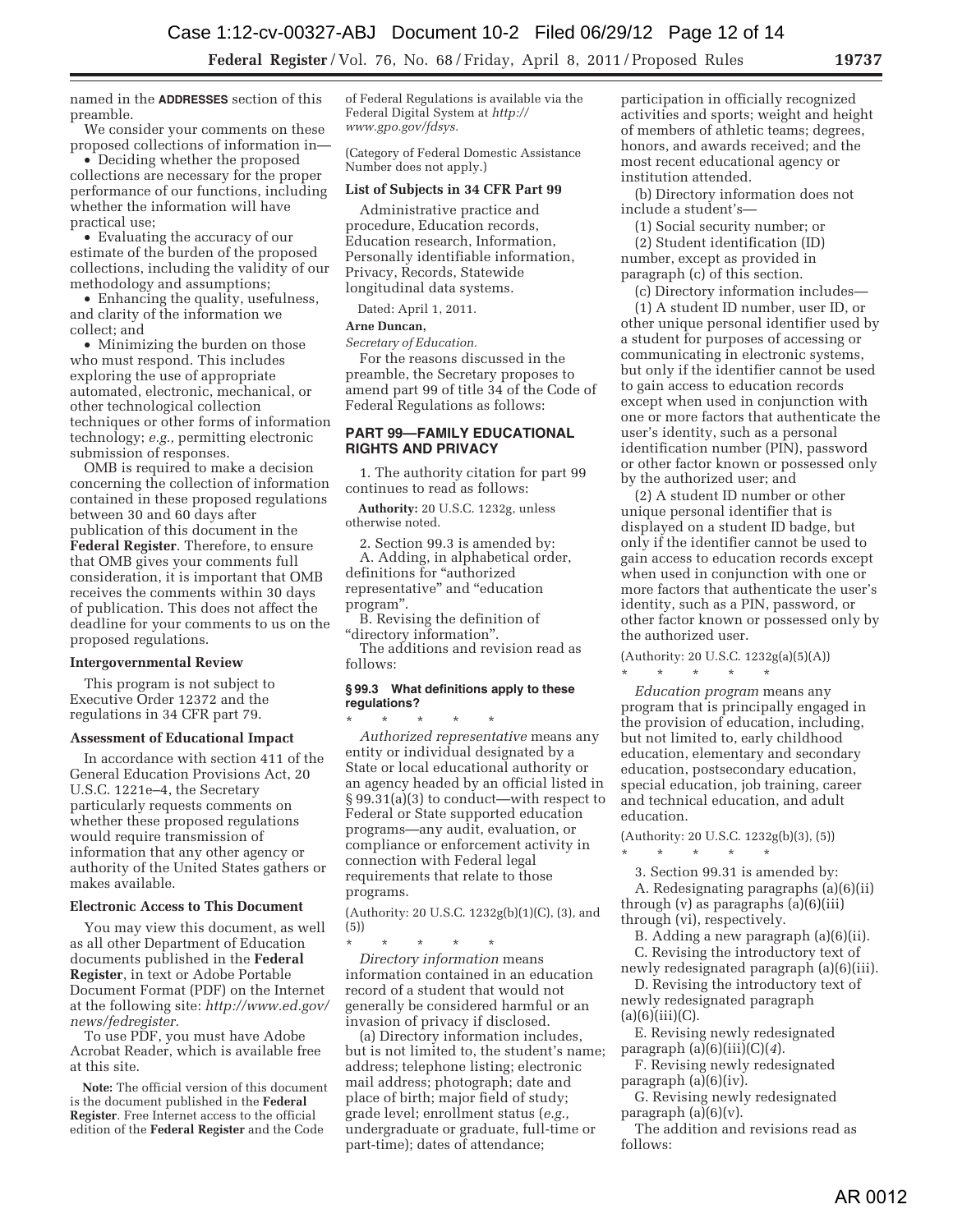#### **§ 99.31 Under what conditions is prior consent not required to disclose information?**

 $(a) * * * *$ 

 $(6) * * * *$ 

(ii) Nothing in the Act or this part prevents a State or local educational authority or agency headed by an official listed in paragraph (a)(3) of this section from entering into agreements with organizations conducting studies under paragraph (a)(6)(i) of this section and redisclosing personally identifiable information from education records on behalf of educational agencies and institutions that disclosed the information to the State or local educational authority or agency headed by an official listed in paragraph (a)(3) of this section in accordance with the requirements of § 99.33(b).

(iii) An educational agency or institution may disclose personally identifiable information under paragraph (a)(6)(i) of this section, and a State or local educational authority or agency headed by an official listed in paragraph (a)(3) of this section may redisclose personally identifiable information under paragraph (a)(6)(i) and (a)(6)(ii) of this section, only if— \* \* \* \* \*

(C) The educational agency or institution or the State or local educational authority or agency headed by an official listed in paragraph (a)(3) of this section enters into a written agreement with the organization that— \* \* \* \* \*

(*4*) Requires the organization to destroy or return to the educational agency or institution or the State or local educational authority or agency headed by an official listed in paragraph (a)(3) of this section all personally identifiable information when the information is no longer needed for the purposes for which the study was conducted and specifies the time period in which the information must be returned or destroyed.

(iv) An educational agency or institution or State or local educational authority or agency headed by an official listed in paragraph (a)(3) of this section is not required to initiate a study or agree with or endorse the conclusions or results of the study.

(v) If the Family Policy Compliance Office determines that a third party, outside the educational agency or institution, or the State or local educational authority or agency headed by an official listed in paragraph (a)(3) of this section to which personally identifiable information is disclosed under paragraph (a)(6) of this section, violates paragraph (a)(6)(iii)(B) of this

section, then the educational agency or institution, or the State or local educational authority or agency listed in paragraph (a)(3) of this section from which the personally identifiable information originated may not allow the third party responsible for the violation of paragraph (a)(6)(iii)(B) of this section access to personally identifiable information from education records for at least five years.

\* \* \* \* \* 4. Section 99.35 is amended by:

- A. Revising paragraph (a)(2).
- B. Adding a new paragraph (a)(3).
- C. Revising paragraph (b).
- D. Adding a new paragraph (d).

E. Revising the authority citation at the end of the section.

The additions and revisions read as follows:

#### **§ 99.35 What conditions apply to disclosure of information for Federal or State program purposes?**

(a) \* \* \* (2) The State or local educational authority or agency headed by an official listed in § 99.31(a)(3) is responsible for using reasonable methods to ensure that any entity or individual designated as its authorized representative—

(i) Uses personally identifiable information from education records only to carry out an audit, evaluation, or an activity for the purpose of enforcement of, or ensuring compliance with, Federal legal requirements related to Federal or State supported education programs;

(ii) Protects the personally identifiable information from further disclosures or other uses, except as authorized in paragraph (b)(1) of this section; and

(iii) Destroys the personally identifiable information in accordance with the requirements of paragraphs (b) and (c) of this section.

(3) The State or local educational authority or agency headed by an official listed in § 99.31(a)(3) must use a written agreement to designate any authorized representative, other than an employee. The written agreement must—

(i) Designate the individual or entity as an authorized representative;

(ii) Specify the information to be disclosed and that the purpose for which the information is disclosed to the authorized representative is to carry out an audit or evaluation of Federal or State supported education programs, or to enforce or to comply with Federal legal requirements that relate to those programs;

(iii) Require the authorized representative to destroy or return to the

State or local educational authority or agency headed by an official listed in § 99.31(a)(3) personally identifiable information from education records when the information is no longer needed for the purpose specified;

(iv) Specify the time period in which the information must be returned or destroyed; and

(v) Establish policies and procedures, consistent with FERPA and other Federal and State confidentiality and privacy provisions, to protect personally identifiable information from education records from further disclosure (except back to the disclosing entity) and unauthorized use, including limiting use of personally identifiable information to only authorized representatives with legitimate interests.

(b) Information that is collected under paragraph (a) of this section must—

(1) Be protected in a manner that does not permit personal identification of individuals by anyone other than the authorities or agencies headed by officials referred to in paragraph (a) of this section and their authorized representatives, except that those authorities and agencies may make further disclosures of personally identifiable information from education records on behalf of the educational agency or institution in accordance with the requirements of § 99.33(b); and

(2) Be destroyed when no longer needed for the purposes listed in paragraph (a) of this section. \* \* \* \* \*

(d) If the Family Policy Compliance Office finds that a State or local educational authority, an agency headed by an official listed in § 99.31(a)(3), or an authorized representative of a State or local educational authority or an agency headed by an official listed in § 99.31(a)(3), improperly rediscloses personally identifiable information from education records, the educational agency or institution from which the personally identifiable information originated may not allow the authorized representative, or the State or local educational authority or the agency headed by an official listed in § 99.31(a)(3), or both, access to personally identifiable information from education records for at least five years.

(Authority: 20 U.S.C. 1232g(b)(1)(C), (3), and (5))

5. Section 99.37 is amended by:

A. Revising paragraph (c).

B. Redesignating paragraph (d) as paragraph (e) and adding a new paragraph (d).

The additions and revisions read as follows: